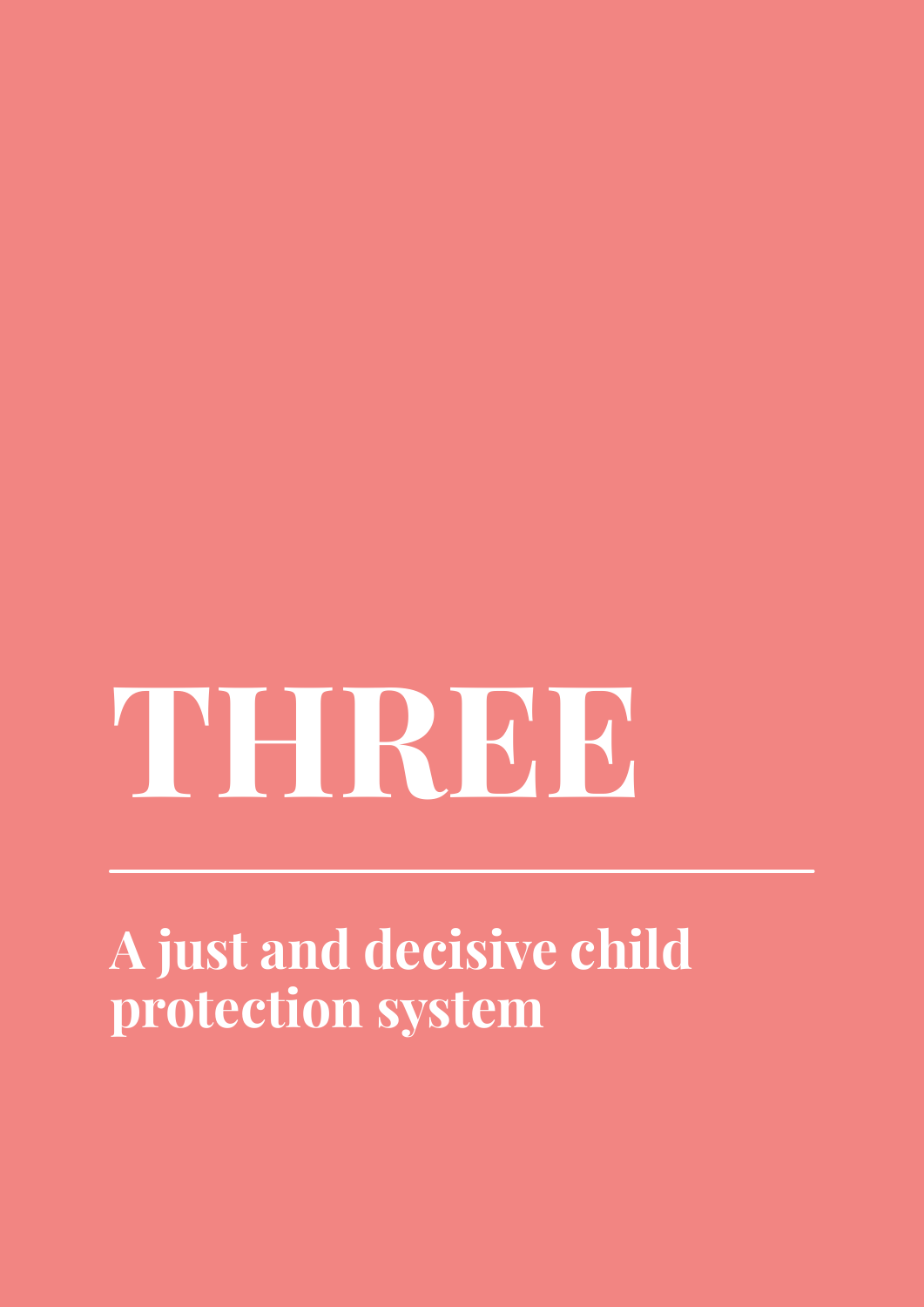# **Introduction**

Whilst the risks of harm cannot be eliminated, the system of child protection can and must do better for children.51 Analysis of serious incidents shows that the same themes are often present when children experience serious harm, such as failing to understand what a child's daily life is like, poor information sharing, a lack of critical thinking and challenge and insufficient analysis of changing risk and need. These "knotty issues" are familiar to all those who work in child protection and have been highlighted over numerous reviews and reports (Child Safeguarding Practice Review Panel, 2021), yet they continue to reoccur.

Improving child protection is not the same as increasing the *amount* of child protection activity. Over the last 11 years child protection investigations have increased by 127%, however the number of these investigations that did not result in a child protection plan have increased by 211% over the same period, reaching 134,960 in 2020/21 (Department for Education, 2021a). Instead we need to focus on the *quality* and *accuracy* of child protection work - making the right decisions about where investigation is necessary and where support would be the most effective route to keep children safe.

Improving child protection will depend on the review's wider recommendations, particularly the Family Help offer, workforce and wider system recommendations.

The proposed model of Family Help set out in Chapter Two, will improve the safety of children by making sure families get the help they need to get through painful, dangerous or isolating times - whether this is an abusive relationship, struggles with mental health or a child being exploited. The majority of serious incidents in 2020 (64.5%) involved children already known to children's social care (Child Safeguarding Practice Review Panel, 2021). By bringing more help into families' lives delivered through a single multidisciplinary team, workers are more likely to build better relationships with families, develop a holistic understanding of the situations in which children are living, address the underlying reasons that families become involved in social care, and more accurately identify situations where there are more serious concerns. By making help less stigmatising and more meaningful, and by giving professionals more time with families, we will also increase the likelihood that families will want to engage with social care. By removing the arbitrary distinction between early help and social care, we will improve the ability of the system to respond to changing risk, without the inherent weakness in hand off points.

Second, our plans to realise the potential of the workforce set out in Chapter Seven, will increase social worker knowledge, skills and retention, get all social work managers spending time doing direct work with children and families, and improve the quality of and support for social work.

Third, by building a system that is better able to learn and use evidence, and that better holds local partners to account, we will improve organisational leadership and culture. By

<sup>51</sup> The importance of effective child protection has recently come to the wider public's attention, with the tragic deaths of Arthur Labinjo-Hughes and Star Hobson. The Child Safeguarding Practice Review Panel will soon publish a national review to examine the circumstances leading up to both children's deaths, and will make recommendations about how local and national safeguarding practice and systems should change to protect children in the future. The national learning from the Panel's review has been made available to the independent review of children's social care (as agreed at the beginning of the national review) and has informed this report and its recommendations (Child Safeguarding Practice Review Panel 2021c). Both reviews have, however, worked independently to develop their recommendations. Government should consider the findings from both reviews in the round, in deciding how to take forward recommendations.

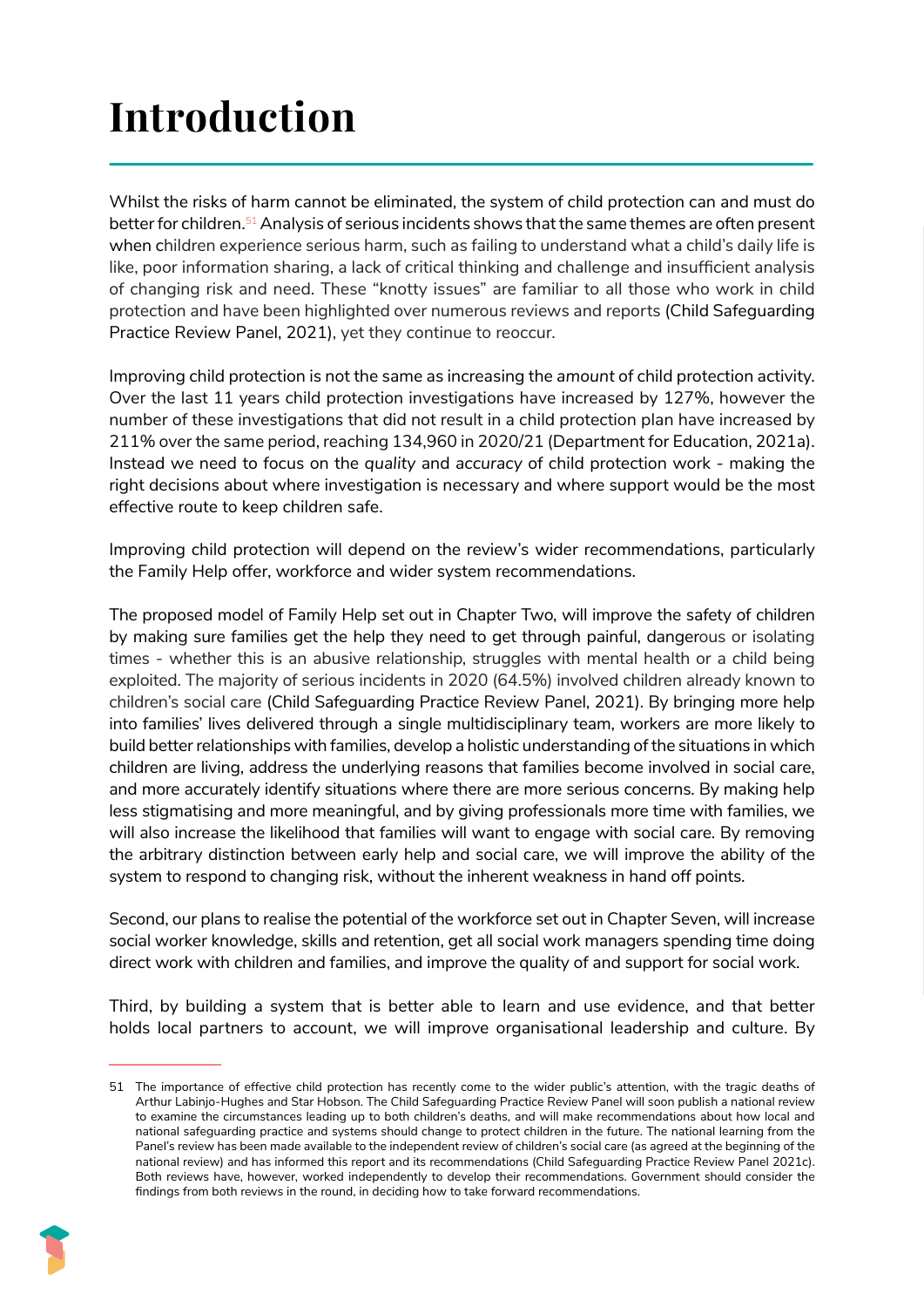**3.1**

having clearer and more accountable multi-agency arrangements we enable better sharing of information and decision making about children. By ensuring that funding of children's social care reflects the needs of different areas, local authorities will have the resources they need to respond to significant harm. By intervening more decisively in inadequate and drifting authorities we will improve how individual local authorities keep children safe.

**On their own however, these reforms will not be enough to build a just and decisive child protection system. In this chapter we set out specific changes that should be made to child protection to keep children safe and improve their outcomes:** 

- *• for children where there is a risk of significant harm, cases will be coworked between a Family Help social worker and a Expert Child Protection Practitioner who will provide support and make critical child protection decisions. Family Help work should continue as the risk to a child escalates and de-escalates, avoiding handovers and maintaining relationships*
- *• clearer expectations on multi-agency capabilities for child protection*
- *• a more tailored and coherent approach to keeping children at risk of extra familial harms safe, including multidisciplinary support, an updated child protection pathway, and defined expectations on multiagency contributions. This will be accompanied by a better aligned and simplified national landscape*
- *• a five year challenge on information sharing to improve knowledge and culture, reduce perceived legislative and regulatory barriers, and initiate practical and technological changes, in order to achieve frictionless sharing of information*
- *• parental representation and support rolled out for parents in the child protection process, in order to improve engagement*
- *• the family justice system will be supported to work better for children, with detailed and regular data, and Local Family Justice Boards used to understand the decisions made in court and their impact on children's outcomes. Proceedings will be adapted to be less adversarial, improving the engagement of parents*

# **3.1 An expert child protection response**

Child protection social work requires **experienced, knowledgeable and skilled social workers**, who are able to weigh up evidence, take tough decisions and have sensitive and life changing conversations with families. They need to analyse information from different sources, identify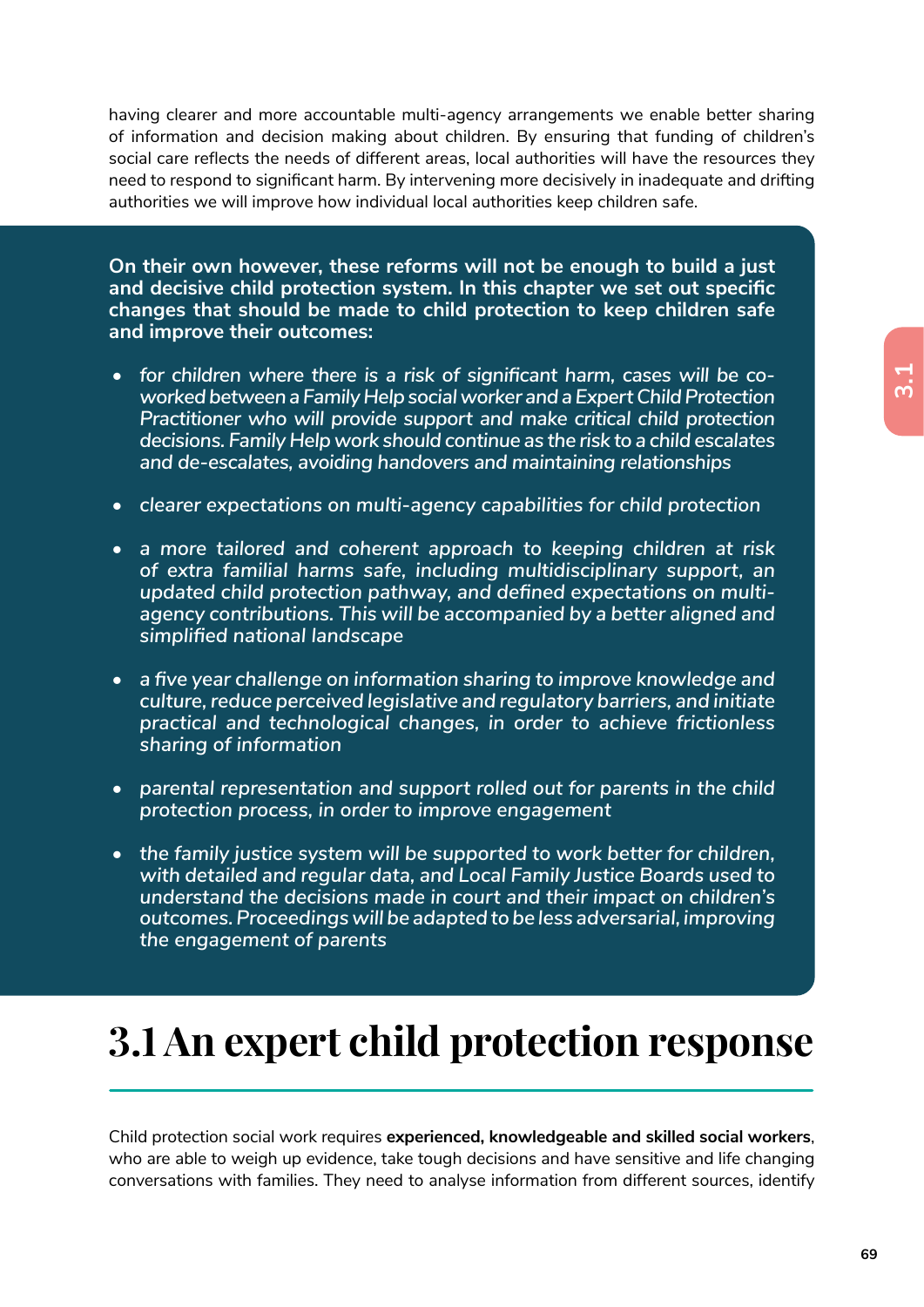patterns and hold multiple possible scenarios in mind, test these against the evidence and meaningfully engage with a child, their parents, wider family and friends and other professionals. This could be to decide what to make of bruising to a child that a parent claims was an accident, or understanding whether coercive control is present in a relationship. The cost of poor decision making - whether it is a child remaining with their family and suffering harm, or a family being subject to unnecessarily child protection investigation and separation - is extremely high. Poor risk assessment and decision making occured in 41% of serious incidents in 2018/19 with gaps in practitioner knowledge and skill, including a lack of critical thinking and challenge identified as a key theme (Child Safeguarding Practice Review Panel, 2020). Despite this, child protection work is undertaken too often by our most inexperienced practitioners, who are early in their careers and often lack support to build their skills. Evidence suggests that newly qualified social workers tend to experience a "beginner's dip", making different decisions compared to experienced social workers and students (Devaney et al., 2017)**.** 

**Support and supervision** are crucial to social workers remaining curious and using good authority in their practice - where they are purposeful, clear about risk and able to focus on the child (Wilkins et al., 2018). Yet, 10% of social workers have not received any reflective supervision since joining their current employer, and one in four (24%) have reflective supervision less than every six weeks (Johnson, Claire et al., 2021). High workloads and a focus on compliance, too often means that supervision is focused on managerial oversight, processes and timescales, rather than meaningful reflection (The independent review of children's social care, 2022c; Wilkins et al., 2017). A survey of 772 social workers found that English social workers were the least likely to have confidence in their own or colleague's decisions, in comparison to American, Finnish and Norwegian child protection workers. It also found that English workers' decisions generally received less scrutiny from colleagues and multidisciplinary groups, and higher levels of authorisation from lawyers than other countries. It suggests that England's highly proceduralized and "vertical" accountability mechanisms have contributed towards a lack of confidence in decisions (Berrick et al., 2016). International evidence also suggests that in Finland, where coworking is common in child protection, there is more "supported" joint decision making (Falconer & Shardlow, 2018). Yet this is not the norm in England. Social workers nearly always carry out the most crucial part of their work alone, such as visiting families, navigating their own emotions and biases and making difficult judgements on families' circumstances based only on their own recollections (Ferguson, 2016; Ferguson, et al., 2020). Manageable caseloads and strong, enabling management are also crucial conditions for this high quality practice.

The main check on decision making in the child protection system is the child protection conference, which should bring together family members and professionals to decide whether the threshold for child protection is met. However, it is questionable whether child protection conferences are working effectively. Parents with lived experience who have spoken to the review have explained how conferences can leave them upset, confused and less likely to engage. Social workers tend to come to the conference with a set viewpoint and there is little disagreement between professionals or critical interrogation of information (Prince et al., 2005).

In our proposed reforms, Family Help Teams will continue to work with families throughout child protection processes and continue to support families if a child is removed. The focus is to stick with families and avoid handovers between services and professionals.

Critical to the success of this model is having the right expertise where a decision needs to be made about whether a child may be at risk of significant harm, and what action might need to be taken. This includes decisions at the "front door" when children are referred to children's social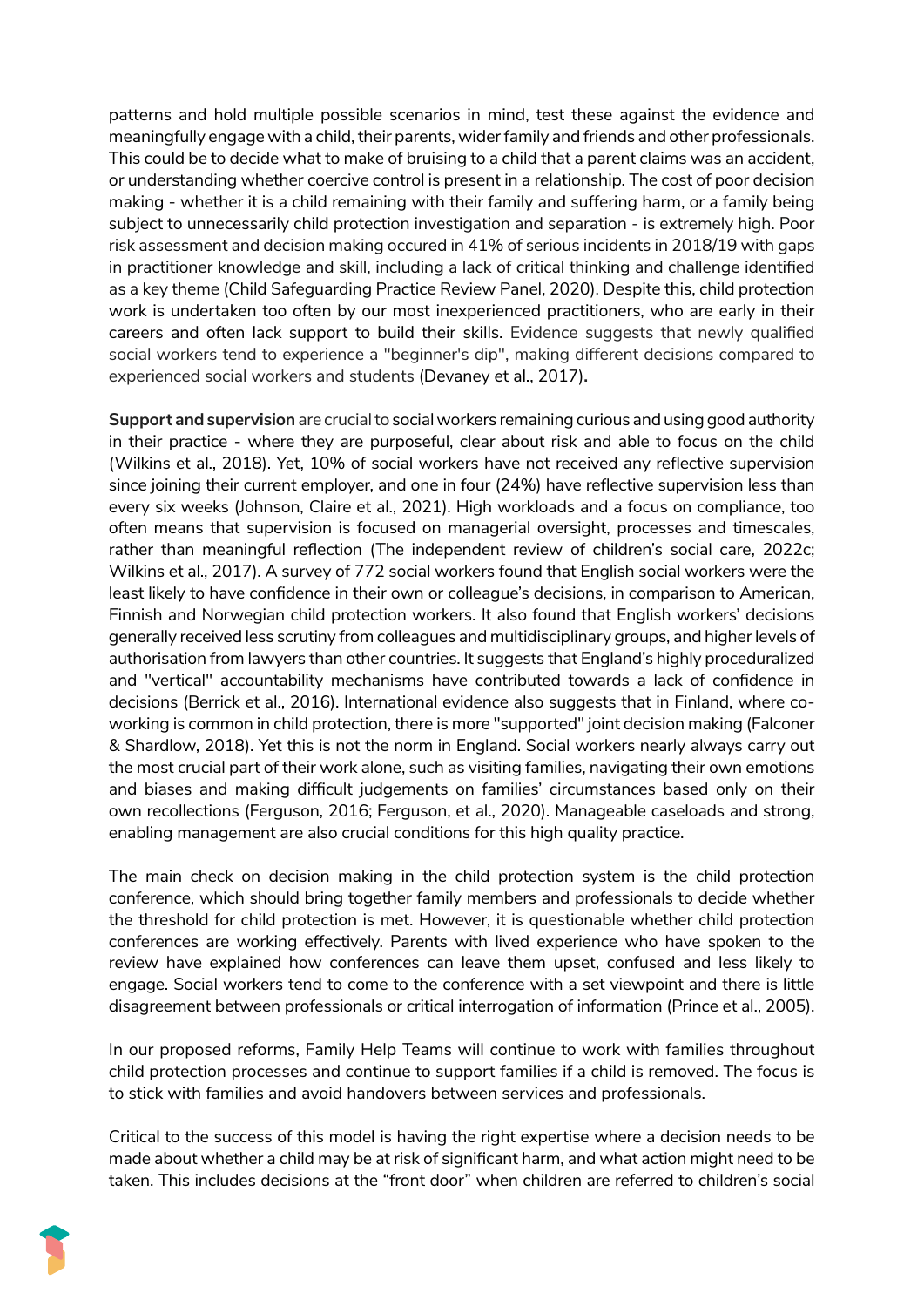care with child protection concerns; when concerns of significant harm emerge about a family who is already being supported by Family Help; and at the point that decisions are taken about whether to start pre-proceedings (the gateway to care). These decision points are the crucial moments that can either lead to missed opportunities or unnecessary intervention in family life.

At these critical moments, we recommend that an Expert Child Protection Practitioner, who is an experienced social worker with demonstrated knowledge and skills, comes alongside Family Help to co-work and is responsible for making key decisions about what should happen to a child. The role of the Expert Child Protection Practitioner should be to undertake joint visits, chair child protection planning, and lead multi-agency professionals who will input into decisions about what should happen to a child.

In the future, new social workers would need to have passed a five year Early Career Framework to undertake this role, with social workers who entered the profession before its introduction recognised based on their experience. The Early Career Framework would give social workers knowledge on key topics (such as deep understanding of infant bruising or child sexual abuse) and skills in analysing risk. They would provide an experienced and specialist resource to investigate and make decisions about significant harm to children. Other professions and parts of social work have established specialist status for certain types of work, for example, the status of the Approved Mental Health Professional (AMHP) is recognised as having particular roles and responsibilities. Similar status should be conferred for those expected to make decisions about significant harm for children. The Early Career Framework and its wider benefits beyond improving the quality of child protection, such as improving retention, are explained in more detail in Chapter Seven.

Amendments to *Working Together* should also mean that the Expert Child Protection Practitioners would undertake the role of the child protection conference chair, making threshold decisions about child protection in a timely manner and with a deeper knowledge of the family. Independent representation for families should be provided separately and is discussed later in this chapter.

This model will, of course, be predicated on having enough expert social workers who are able to co-work alongside Family Help Teams. Details of the impact of our workforce recommendations are set out in Chapter Seven, but by widening the workforce who can do child in need work in Family Help (whilst retaining social workers as the lead in more complex situations), alongside reforms to some non-caseholding roles (such as Child Protection Chairs and Independent Reviewing Officers<sup>52</sup>), experienced social workers will be freed up and can undertake the Expert Child Protection Practitioner role.

This recommendation is our settled view on how to resolve the dilemma of how to combine help and protection.<sup>53</sup> We have concluded that these activities must exist together, because risk is dynamic and structural changes separating the two may make the system less safe. However, by combining a broad category of Family Help focused on providing support, with a distinctive expert role that co-works where there is a risk of significant harm to children, we create enough distance between the two functions, whilst also enabling continuity of relationships and avoiding handoffs between services.

<sup>52</sup> Our recommendation regarding Independent Reviewing Officers is discussed in more detail in Chapter Five.

<sup>53</sup> See the review's Case for Change and also the three dilemmas raised by the review: https://childrenssocialcare.independentreview.uk/thinking-out-loud-three-dilemmas/. Lady Hale, a key author of the Children Act 1989, has also made the same observation: "the aspiration of developing a partnership between children's services and families with children in need proved very difficult to achieve… The trouble is that, if efforts to work with families run into difficulties, the local authority can always resort to care proceedings and the families know that" (Hale, 2019).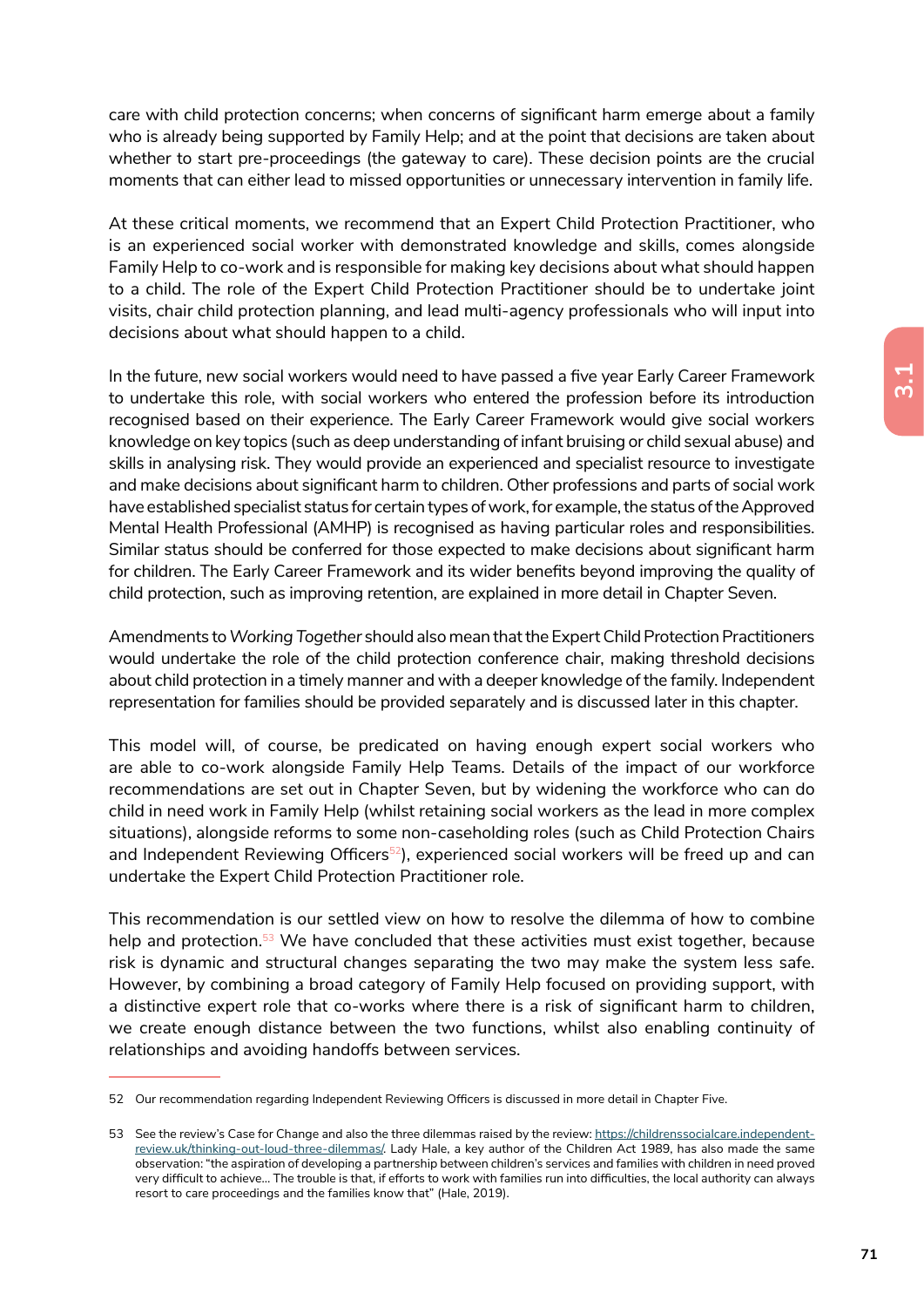**Recommendation:** *All cases of significant harm should be co-worked by an Expert Child Protection Practitioner who is responsible for making key decisions (in the future this would be someone who has completed our proposed Early Career Framework)*

# **3.2 Improving multi-agency contributions to child protection**

Health, police, education and other partners must all play a role in child protection to ensure that the needs and risks to a child are fully understood and responded to. This includes sharing critical analysis and challenge across professional boundaries. Whilst legislation and guidance are clear about the duties of partners and agencies in cases of significant harm, this is too often not translating into practice.<sup>54</sup> This includes providing appropriate levels of resources within Multi-Agency Safeguarding Hubs, sending representatives to section 47 enquiries and sharing information (which is covered in more detail later in this chapter). Poor multi-agency working at child protection is a perennial issue that has been raised in every recent review that has considered child protection, from Laming to Munro and before.

Expert Child Protection Practitioners should be supported by more regular and direct involvement of a multi-agency workforce, such as child protection paediatricians and specialist police officers. There are different models for achieving this, whether this is having named professionals, colocated teams, or bringing professionals together into a single team. However, expectations for the features and capabilities of a joint multi-agency child protection response should be set out nationally in *Working Together*. Advice on effective partnership working should be included as part of the practice guides within the National Children's Social Care Framework.

Scrutiny of how each agency is contributing to achieving these capabilities - including their financial contributions - should be overseen at a strategic level by more focused and accountable multi-agency safeguarding arrangements, that include education as a statutory safeguarding partner. Our proposed reforms to the current multi-agency safeguarding arrangements are set out in detail in Chapter Eight.

**Recommendation:** *Working Together should set expectations on multiagency capabilities for child protection and the National Children's Social Care Framework should set out effective practice models for joint working.* 

<sup>54</sup> The Children and Social Work Act 2017 places a joint and equal responsibility on the police, health and local authority as safeguarding partners. Working Together to Safeguard Children 2018 sets out clear responsibilities for all relevant agencies in responding to significant harm.

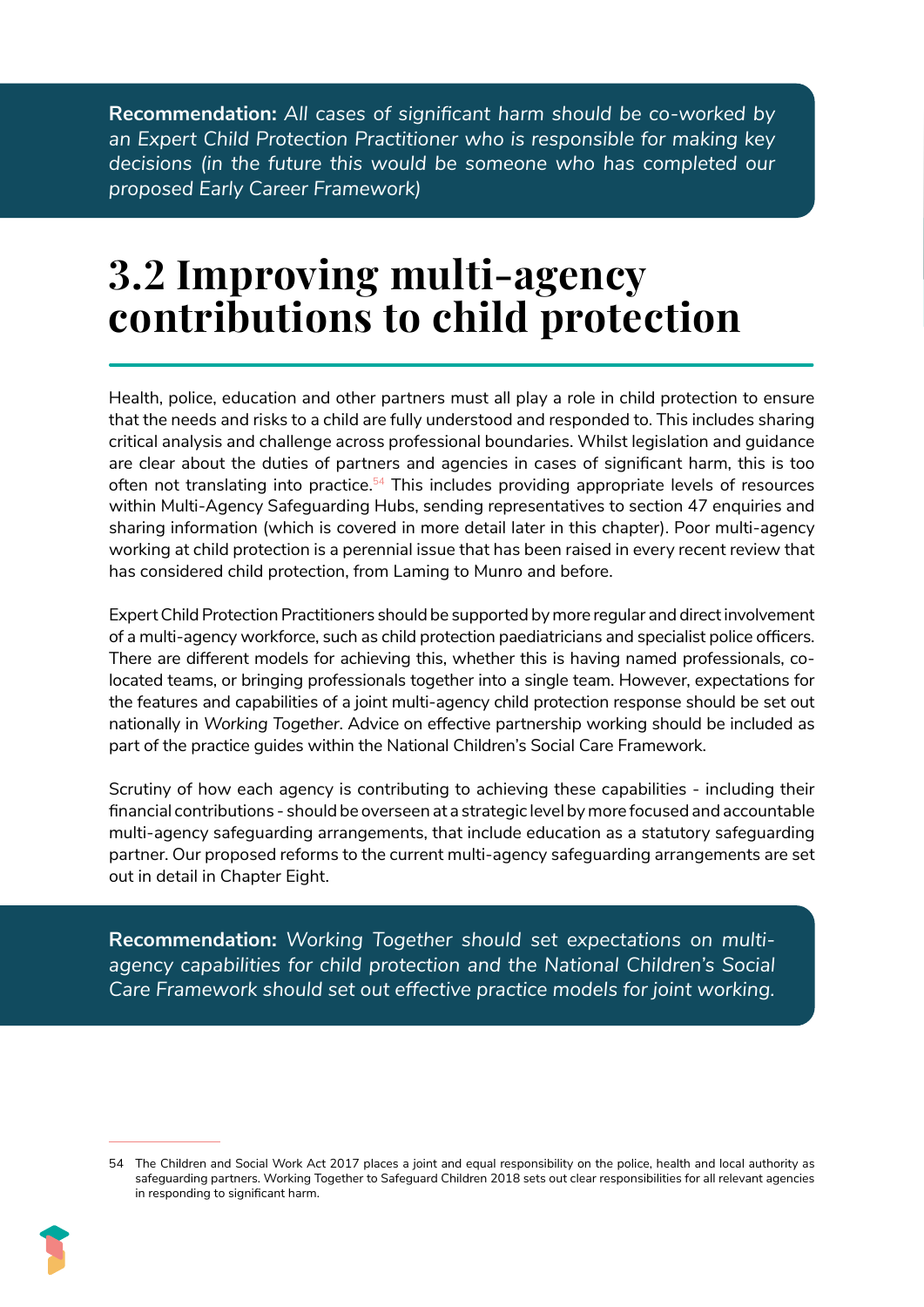# **3.3 Tackling extra familial harms**

# **Nathan**

## *From violent childhood to county lines and tragedy*

Nathan's parents had an extremely volatile and violent relationship. Some of his earliest memories are his mum stabbing his dad over a meal he didn't like and when his father was arrested for hospitalising his mum. Social workers were involved, however Nathan's mother managed to dupe them into thinking that things were okay, cleaning the house and buying food. For Nathan the smell of cleaning products was a sure sign that a visit was imminent. During visits he would hide under his bed with his little brother.

Nathan's parents separated when he was ten and his mum's drug use got worse. Nathan often had no food, heating or electricity. His sister tried her best to look after her brothers, but at 14 she went to stay with a friend's family, leaving Nathan to look after his little brother, getting food from neighbours or stealing from supermarkets. One day, an older boy on his estate commented on his trainers, which were hanging off his feet, offering to buy him a new pair. He started turning up with food or calling to play Xbox. After a while, he asked Nathan to work for him, delivering parcels and keeping things at his house. At 11 Nathan had money, he could buy clothes for his brother, feed them both and buy gifts.

Social workers tried to protect Nathan, he was placed in foster care at 13 and then stayed with his dad. He tried to "fit in" but ran away after an argument, returning to his estate and old acquaintances. He travelled all over the country though county lines, took part in a robbery, and at 15 received a short custodial sentence in a Young Offenders Institution (YOI).

Of all the professionals in Nathan's life, the only positive relationship he built was with a gang affiliations worker from the local council, who he felt understood and didn't judge him, but in Nathans' words it was "too late" he was already too involved. Nathan describes his interactions with the police as being harassed rather than helped. Following his release from the YOI, and an unsuccessful stay with his sister, Nathan returned to his home territory. He had nowhere to stay and crashed with a friend in a hostel. The friend was selling drugs and they both got caught up in an altercation that escalated. Nathan was chased and stabbed multiple times, he stabbed the other person who tragically died from his injuries, and Nathan received an eight year sentence for manslaughter. With support Nathan has been able to reflect on his life and make sense of his care experience. He has matured, worked hard through rehabilitation activities and is now a peer mentor for care experienced people in prison.

*A leaving care support worker helped Nathan tell his story*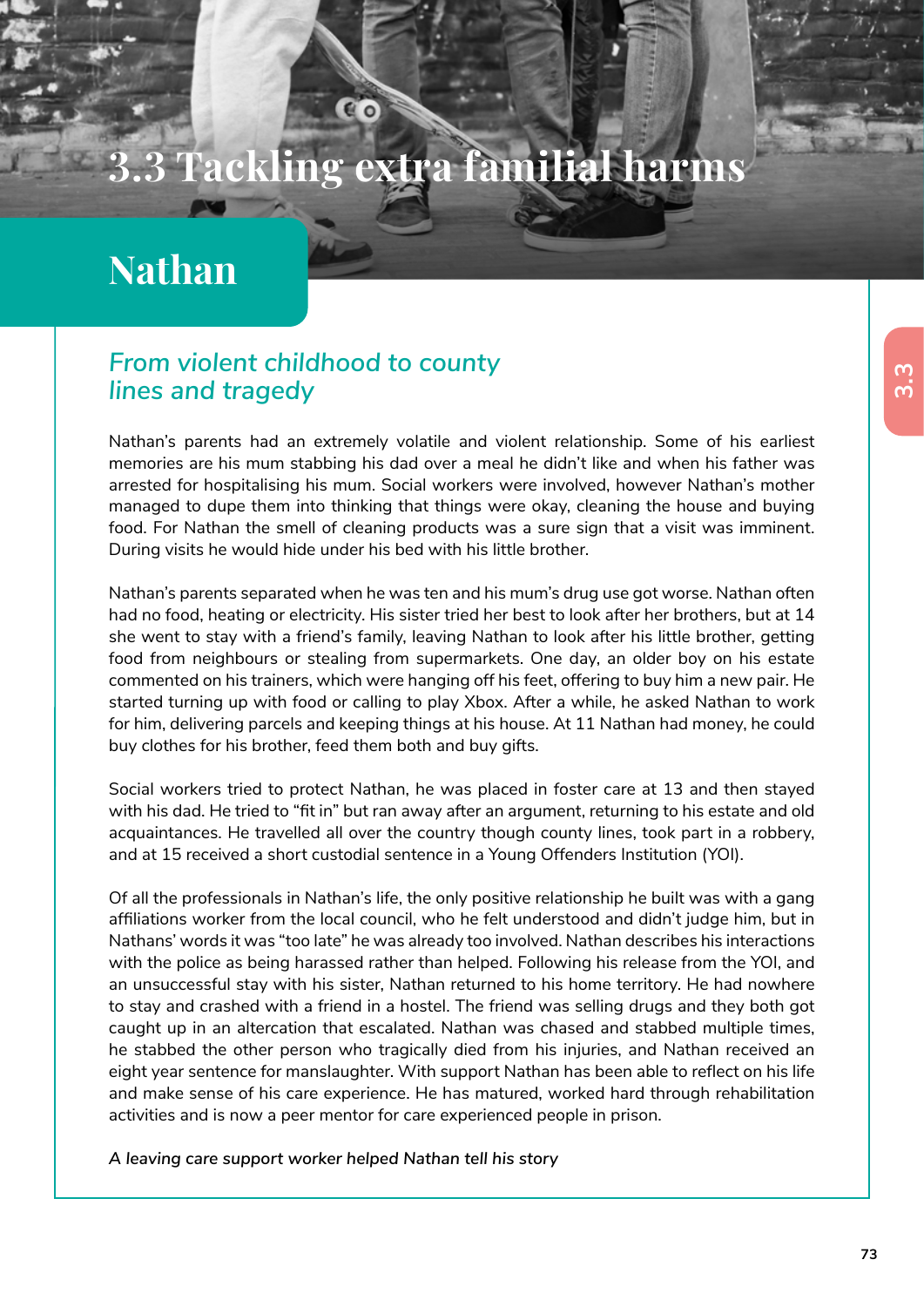Teenagers are the largest growing cohort in both child protection and care. Our best estimates suggest that almost one third of adolescents who entered care in 17/18 had an extra familial threat identified at assessment, a figure that was a seven percentage point increase on 14/15 (this excludes asylum seeking children) (Fitzsimons et al., 2022).

Many of the problems which lead teenagers facing extra familial harms to be unable to stay safely with their families, are common to all of children's social care: inadequate help and support when issues start; poor multi-agency working; not enough consideration of wider family networks to stop children entering care; and social workers without enough experience, knowledge, skills and support. Many children who face extra familial harm, also experience harm from within their family (as Nathan's story makes clear). The recommendations we make across the review will make a significant impact in how teenagers are kept safe from extra familial harms. However, there are some specific challenges in supporting this group of young people, that are either unique or particularly acute, which we believe require specific action.

## **Fragmented action and a lack of accountability**

*"[There is a] conflict with agencies on who should be doing what and it affects the young person because they don't know who should be supporting them" - social worker*

Whilst multi-agency working is a challenge for all of children's social care, when harm is in the community and parents have limited power, the role of other agencies becomes even more important. A young person might be facing exclusion from school, have a special educational need, be having frequent encounters with the police, have a youth offending team worker, be struggling with poor mental health or substance misuse, and also have social care involvement. This is illustrated by the Serious Case Review of Tashaûn Aird, who died at age 15 after being stabbed. Despite professionals having access to information that indicated escalating risk, including school exclusion and police intelligence that identified possible criminal exploitation, the Serious Case Review identified a lack of shared responsibility between safeguarding agencies and education to keep him safe (Spencer, 2020).

Through the review's deep dives we looked specifically at the responses to extra familial harms across ten local authorities. We found all areas building some level of bespoke response to try and share information and coordinate action between partners. Practitioners told us that they found these forums necessary given the range of different partners involved. However, they frequently expressed frustration about the time spent discussing dangers, without taking corresponding actions to address them. A practitioner put this well when they said: *"we're all brilliant at identifying exploitation now - we just don't do anything about it*" (The independent review of children's social care, 2022c). A similar point was made by Joint Targeted Area Inspections of Child Sexual Abuse and Child Sexual Exploitation (Ofsted, 2016).

This becomes more complicated for the role of the police, where there is a tension between enforcement and support and the boundaries between victim and perpetrator may be blurred. The police have a duty to safeguard children, whilst also ensuring they do not pose a serious risk to others. There is no clearly understood approach about how these two important, but sometimes conflicting duties should be balanced.<sup>55</sup> We continue to see serious incidents

<sup>55</sup> *Working Together* provides the following guidance to police: "Children who are encountered as offenders, or alleged offenders, are entitled to the same safeguards and protection as any other child and due regard should be given to their safety and welfare at all times. For example, children who are apprehended in possession of Class A drugs may be victims of exploitation through county lines drug dealing."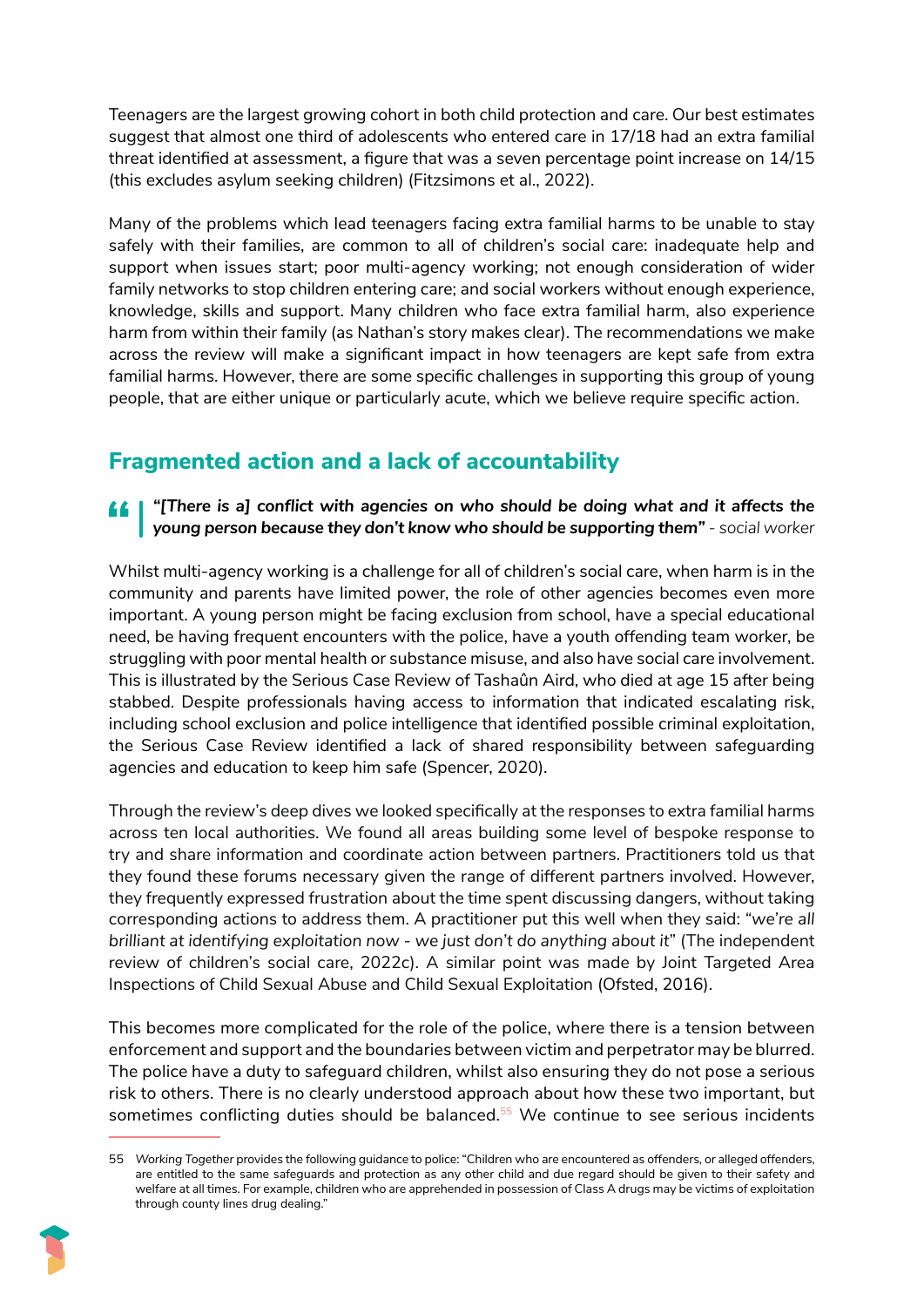where opportunities to protect children have been missed when the police encounter them because of offending.<sup>56</sup>

The difficulty engaging schools in keeping children safe was a frequent theme of our engagement, particularly around exclusion from school (The independent review of children's social care, 2022), which can be a point where vulnerability becomes acute (Child Safeguarding Practice Review Panel, 2020b).

Finally, the review has heard that the cliff edge of support at 18 makes it harder to engage older teenagers (The independent review of children's social care, 2022c). Exploitation and extra familial harm does not stop at 18 so this drop off of support can be a particular risk point (Firmin et al., 2019).

### **A framework that is unsuited for extra familial harms and blames parents**

Through the review we have heard frequently that the existing child protection framework is not working for tackling extra familial harms (The independent review of children's social care, 2022c). This finding has been mirrored by the Child Safeguarding Practice Review Panel, who found that traditional tools and processes, such as child protection conferences, can be ineffective when responding to dangers outside of the home (Child Safeguarding Practice Review Panel, 2020b). Professionals have told us that the use of a child protection plan when a child is at risk from harms outside the home is stigmatising for parents (The independent review of children's social care, 2022c). Procedure encourages this because statutory data returns do not have a category for extra familial harms, and so practitioners often classify this as abuse and neglect at the end of a child protection conference. Practitioners have also told us that the traditional child protection approach, which focuses on undertaking an assessment to determine if a child meets a threshold within a set time period, does not work for young people where a more dogged approach to build a relationship and persuade them to engage may be needed (The independent review of children's social care, 2022c).

Across the review's deep dive visits we saw areas taking a variety of approaches, with some areas using child protection plans, even though they can be stigmatising to parents, as they help get multi-agency professionals around the table (The independent review of children's social care, 2022c). Other areas use child in need plans despite the situation constituting significant harm, as it is less stigmatising to parents.

Significant harm is a consequential threshold, and given the rise in identified extra familial harm, it is essential that procedures for child protection adapt and that the right duties are in place for partners to assist.<sup>57</sup> The consequence of continuing to use section 17 to respond to significant harm that comes from outside of the home, is that it will further distort how child in need work is assessed and overseen, a theme the review aims to address through reclaiming the original intention of section 17 as a broad, flexible "Family Help" category.

<sup>56</sup> See for example: Jaden Moodie (2020) Waltham Forest; Archie Sheffield; Child Sam (Bickley, 2020; Cane & Sheffield Safeguarding Children Board, 2020; Drew & Waltham Forest Safeguarding Children Board, 2020).

<sup>57</sup> Children Act 1989, section 47, part 9 puts a specific duty on partners to assist local authorities with their investigations if there is suspicion of significant harm.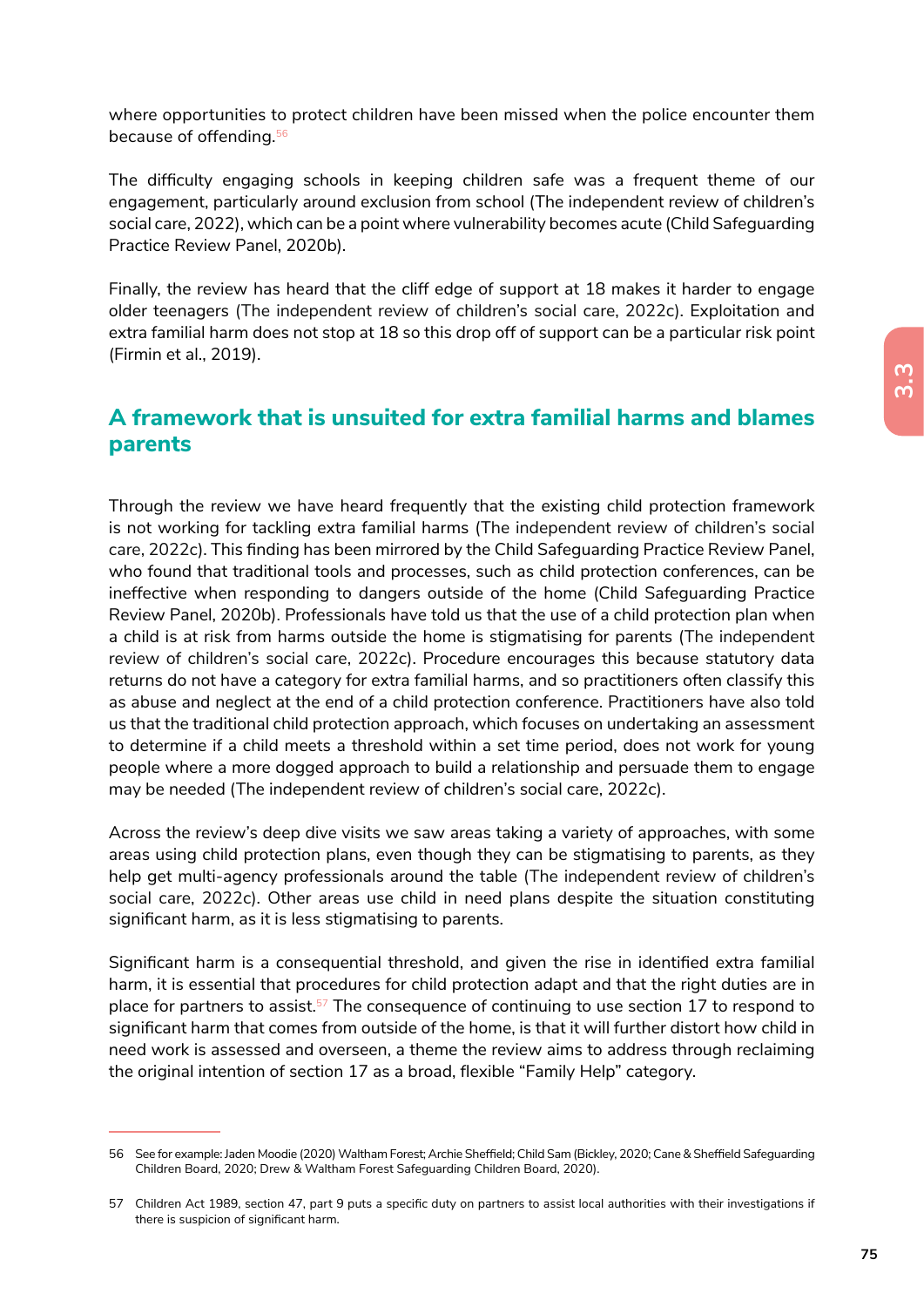## **A bespoke approach to extra familial harms**

Whilst the basic legislative framework to tackle harms outside the home is sufficient, we need to change the policy and practice framework that sits beneath this to give greater clarity and support in how areas should deal with extra familial harms.<sup>58</sup>

#### **Additional investment in Family Help should enable areas to develop a bespoke multidisciplinary response to extra familial harms**

Our best hope of keeping young people safe is through providing them with the right support, that gets to the root cause of why the harm is occurring. In Chapter Two, we recommend an additional investment of £2 billion in multidisciplinary Family Help. To receive this funding, every area will need to demonstrate that their Family Help response is designed to meet the local needs of children and families, including young people at risk of extra familial harms. Given that the needs of this cohort may demand a different set of disciplines - for example youth work, mentoring, youth offending teams, CAMHS and child substance misuse practitioners - it will often be likely that the most effective model will be to have a specialist adolescent multidisciplinary team. This would help provide a more coordinated response and avoid the current dynamic of young people being passed between services.

This also presents an opportunity to encourage areas to develop a model where work continues beyond the young person's 18th birthday, up to the age or 25 or earlier if the problem is resolved sooner. This would build on the 0-25 model that exists for SEND and care leavers. Achieving this would need cooperation and resources from partners and local authority adult services to be viable. Elsewhere the review recommends we incentivise partners to provide matched funding towards reforms. These pooled resources could be used to bring extra familial harms services up to a 0-25 age cohort.

#### **The introduction of a Child Community Safety Plan and support to improve the practice approach to responding to significant harm**

A multidisciplinary response to extra familial harms should be supported by a clearer statutory framework. Many areas have already adopted specific "young people's plans" or "community risk plans", that have a different emphasis to traditional child protection plans, focusing more on the wider environment causing harm. Building on this, *Working Together* should be amended to introduce a pathway for harms outside the home, with specific provisions for how partners should approach these situations. This should have the same legal underpinning of section 47 and so would be a version of a child protection plan, but would provide for a different approach that makes clear that the primary harm is not attributed to the home, and puts emphasis on a more proactive approach from all partners to both keep the child safe and address contexts where children are at risk of harm. It should also provide for plans to continue beyond 18 where necessary.

The use of Child Community Safety Plans should be flexible enough to respond where there is significant harm that is both extra and intra familial. Alongside an improved statutory framework, a common practice approach that underpins Child Community Safety Plans should be developed and disseminated, building on the emerging work of Contextual Safeguarding (Firmin & Knowles, 2020) and other developing practice, and should be a topic for which the

<sup>58</sup> The same conclusion is made by Carlene Firmin and Knowles (2020), who conclude the greatest barrier is not the legislation but the framework that sits beneath it.

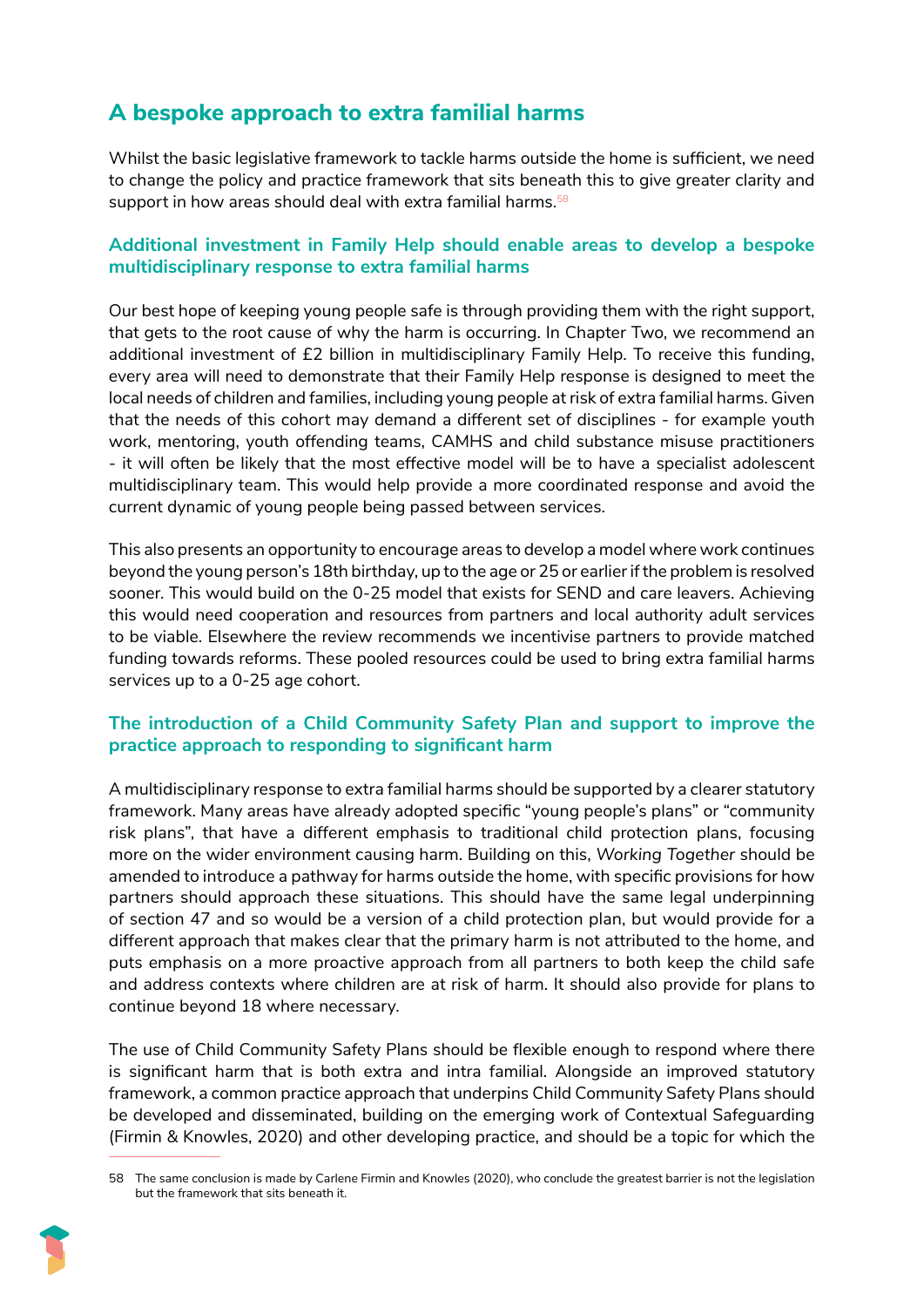National Children's Social Care Framework provides a practice guide. Responding effectively to extra familial harms will also form part of the Early Career Framework.

#### **Set clear expectations for partnerships about what an effective area level response to extra familial harm should include**

Finally, as well as support for individual young people at risk, partners need to work together better (and with their Community Safety Partnership) to keep children safe, as well as tackling harms facing children across their whole area. As set out earlier in the chapter, expectations for the features and capabilities of a joint multi-agency child protection response should be set out nationally in *Working Together*.

Given the challenges of coordinating action on extra familial harms, this should be a specific area where features of joint work should be set out, and partnerships should report on their joint progress as part of their annual report. We think the key features and capabilities that local multi-agency arrangements should have for extra familial harms are:

- respond to the causes of harms and vulnerability at a whole community level, making intelligent use of disruption within particular locations or with specific offenders, or using police intelligence to inform where there is a need to work with a peer group
- make sure important decisions about what happens to young people are taken in the round, putting their best interests at the centre. This must include how to respond to a young person who is a victim and an offender, or whether a school exclusion is appropriate
- integrate different organisational responses to minimise the number of plans, professionals and organisations that a young person has to deal with - especially for young people open to both youth offending teams and social care

**Recommendation:** *Investment in Family Help will provide resources for multidisciplinary responses to extra familial harms.* 

**Recommendation:** *Government should amend Working Together to introduce a Child Community Safety Plan to clarify where primary harm is not attributable to families, supported by practice guides and the Early Career Framework.* 

**Recommendation:** *There should be clearer expectations about partnership responses to extra familial harms across an area and this should be a priority area for learning.*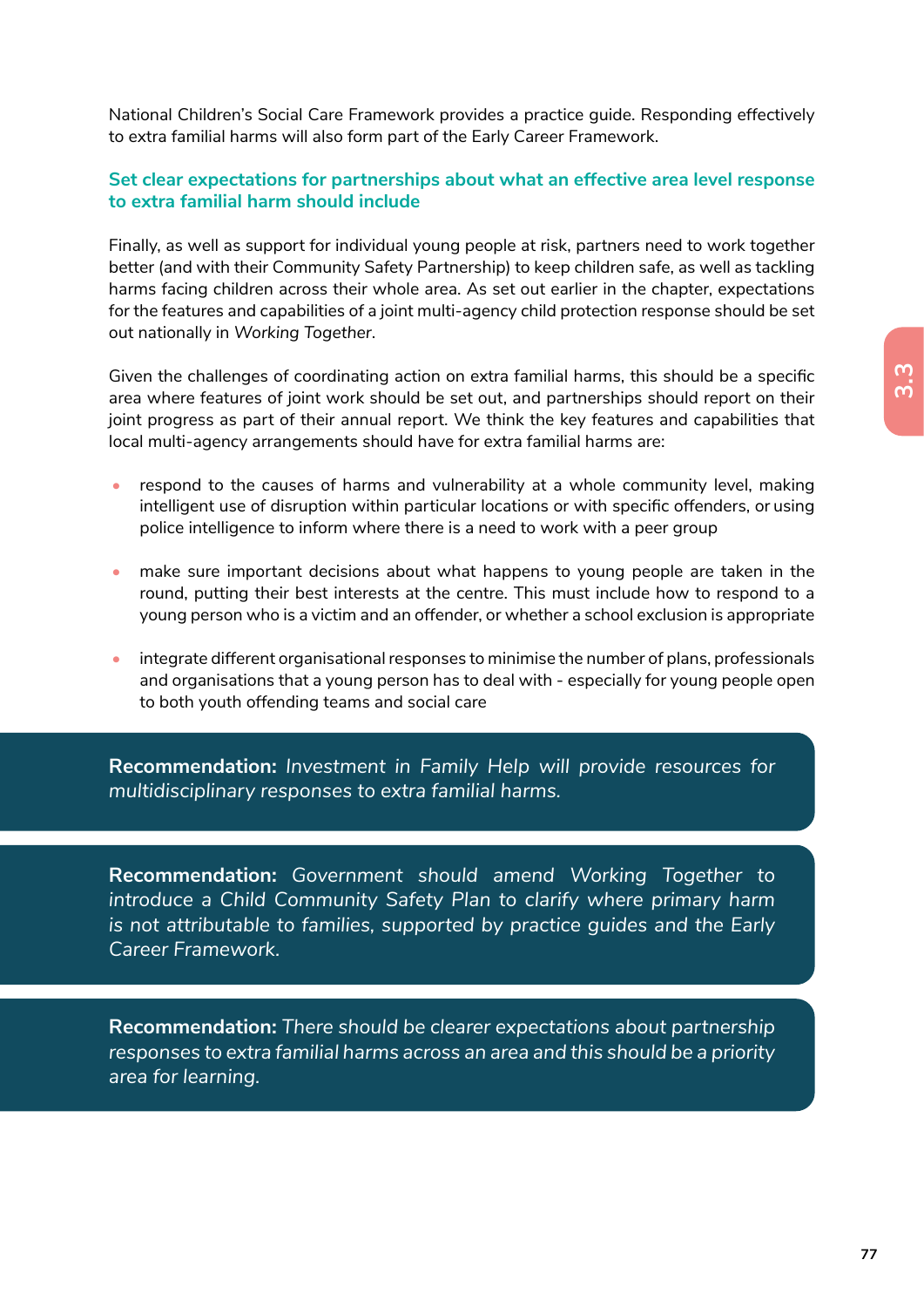# **Hampshire Willow Team**

## *Safeguarding children at risk of extra familial harm*

Hampshire's Willow Team is a multi-agency specialist service for young people at risk of being Missing, Exploited and Trafficked (MET). The team is composed of qualified social workers, missing workers, qualified nurses, counsellors, and specialists in gang exit and substance misuse. Willow works jointly with district teams to support and safeguard children experiencing extra familial harm, to ensure they receive the right level of help and protection. The team is co-located within the Hampshire Multi-Agency Safeguarding Hub (MASH), and offers direct consultation for MASH colleagues at the front door.

The team has a strong partnership with the police, working with the Missing Exploited Trafficked (METT) police team around disruption and support for child exploitation and criminality. Willow workers undertake joint visits and direct work with police officers. This strong multi-agency approach enables the team to share live intelligence with the MASH, to identify and protect children most at risk. Willow also receives funding from the Violence Reduction Unit (VRU) and the Office of the Police & Crime Commissioner (OPCC) to support their operational work across the county.

The team uses their expertise to develop and deliver training on extra familial harm to local professionals. In the last year, Willow trained over 1,000 professionals and delivered education events to over 600 children.

In 2020/21 the Willow team was involved with supporting and safeguarding 145 children already open to Children's Services, and 428 children being assessed through section 17 and 47. In the last quarter of 2020/21, support from the Willow team has prevented ten children from entering care.

## **Simplifying the national landscape for extra familial harms**

Some of the confusion in responding to extra familial harms locally stems from the complicated and often confused national approaches, with policy, funding and accountability split (and often not well aligned) between the Department for Education (DfE), Home Office (HO) and the Ministry of Justice (MoJ) in particular. Specific recommendations to simplify the system are made below.

#### **Programmes and funding**

As in Family Help, at present there are multiple funding streams and programmes aimed at supporting the same cohort of children. In recent years this has included Violence Reduction Units (VRU), the Trusted Relationships Fund, Project ADDER and SAFE taskforces. Sometimes funding is available at police force level and other times at local authority level, with individual criteria focused on specific harms or settings that make a response centred on the young person very difficult. If the development of local responses is going to succeed, government needs to give areas much greater freedom in how they use this funding, and achieve a clear set of cross government objectives. This is an area where government needs to show much greater alignment to ensure that decisions about young people are being taken in the round.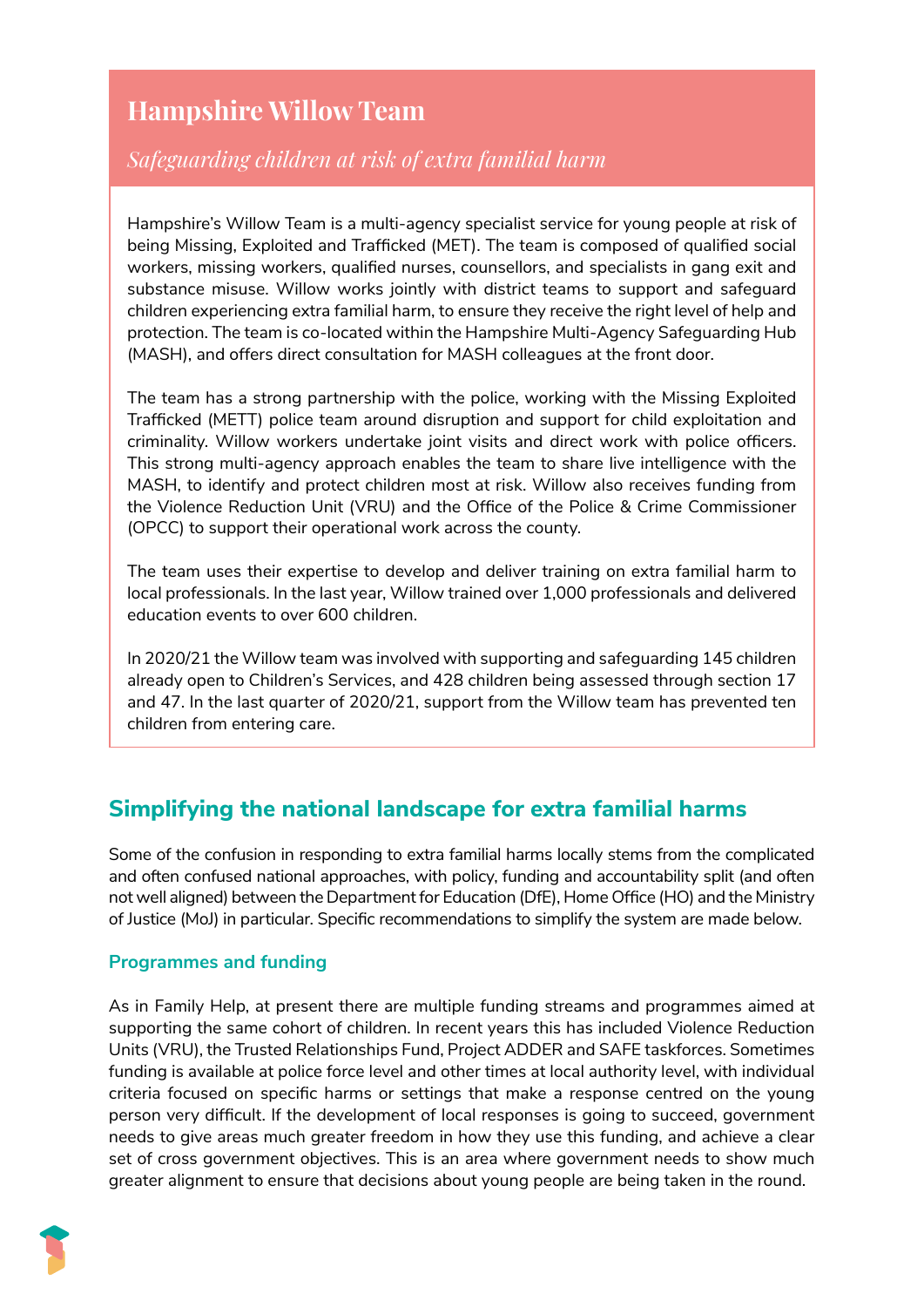**Recommendation:** *Government should integrate funding aimed at preventing individual harms into a single local response to extra familial harms, including enabling areas to integrate their Violence Reduction Unit funding and infrastructure into their local response to extra familial harms.* 

#### **National Referral Mechanism**

The review has frequently been told that the National Referral Mechanism (NRM), which is a centralised Home Office process for identifying potential victims of modern slavery including young people who are being exploited, is not working. There can be long delays in the decision making process (ADCS et al., 2021) and the Child Safeguarding Practice Review Panel have found that it is not well understood or used (Child Safeguarding Practice Review Panel, 2020b). The National Referral Mechanism devolving child decision making pilot programme is testing a localised approach by integrating the NRM decision making process into existing safeguarding structures in ten areas in the UK (Home Office, 2022). This means decisions about whether a child is a victim of modern slavery are made by the professionals involved in their care, and the process is closely aligned with local support and protection. While the evaluation of the National Referral Mechanism localisation pilot is not complete, there are positive messages about devolving processes to a local level (Crest, 2021). Unless there is a compelling reason not to proceed following the pilots, government should extend this to all areas.

**Recommendation:** *Subject to a positive evaluation of the pilot to devolve responsibility for the National Referral Mechanism decisions for child victims to local areas, government should roll this out to all areas.* 

#### **Simplify the experiences for young people in the youth justice system**

The Taylor Review of the youth justice system in 2016, recommended that processes be simplified for young people in the youth justice system who are also involved with other services, with the aim that "ultimately, local authorities should create a one-child, one-plan system owned and contributed to by all relevant partners" (Taylor, 2016). Since the Taylor Review, there has been very limited progress. However, three local authorities have piloted integrated AssetPlus (the youth offending service system) and child in need assessments. These pilots have shown promising results, including improved collaboration between local services (Department for Education, 2020a). The government should not wait for further pilots given the obvious benefits of integration and the slow progress to date, and should extend this flexibility to integrate AssetPlus and child in need assessments to all areas. In Chapter Eight we also discuss the need for better national alignment on youth justice policy, including moving responsibility for this to the DfE.

**Recommendation:** *Government should implement the recommendations of the Taylor Review to simplify the experiences of children in the youth justice system, and as a first step, should roll out the flexibility to all local authorities to integrate AssetPlus Assessments with children in need assessments.*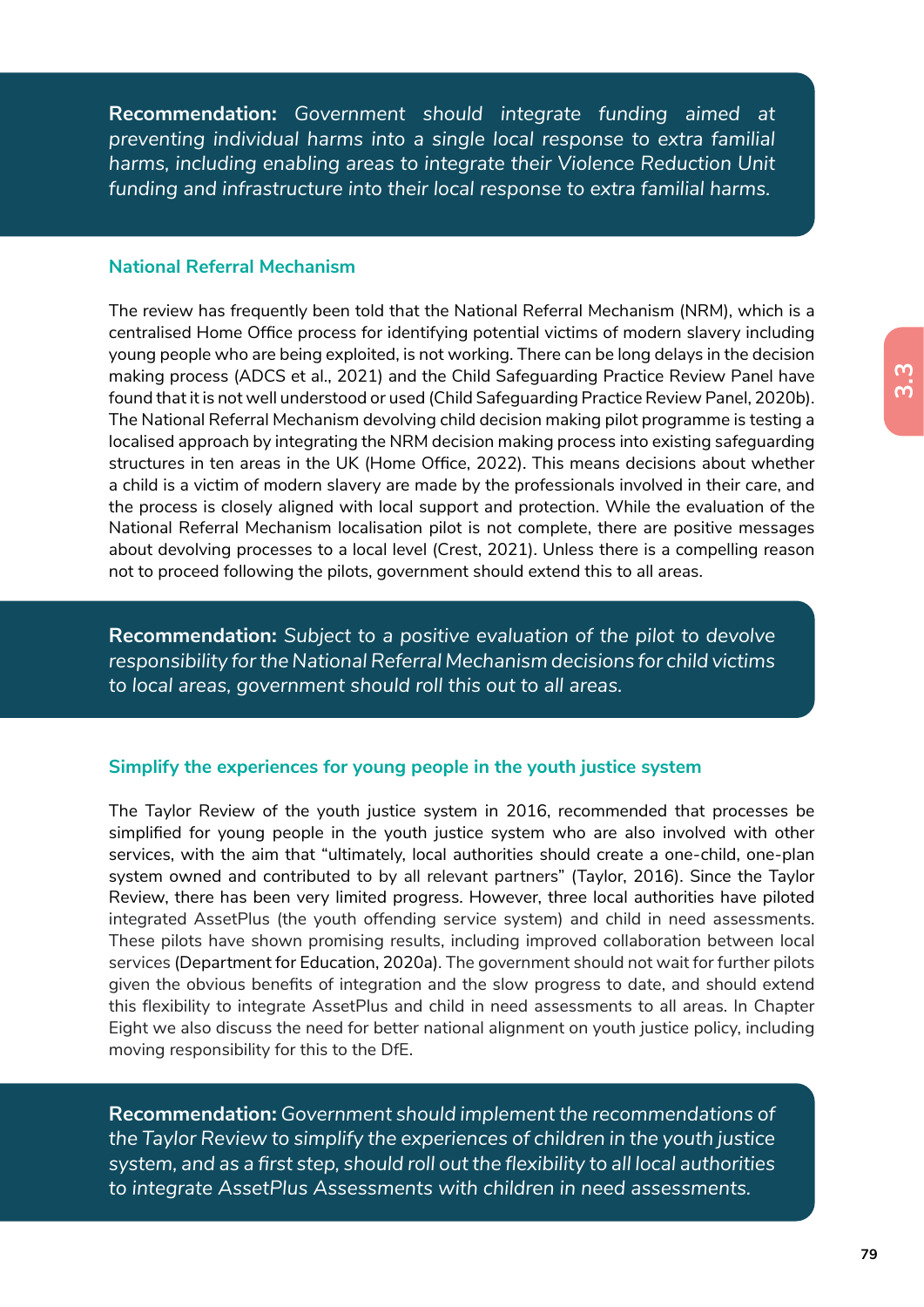# **3.4 Information sharing - a five year challenge**

Teachers, doctors and nurses, health visitors, neighbours and the wider community are the eyes and ears of the child protection system, noticing when a child suddenly withdraws, comes to school hungry, has unexplained bruising, or is receiving unexpected gifts from adults. Services can only make good decisions and take appropriate action, if they have all the relevant information in one place and can consider it in the round to identify patterns and cumulative risks.

Challenges with information sharing are well documented. Poor critical information exchange was present in 40% of the serious incident notifications in 2018/19 and has featured in high profile inquiries, including the inquiries into the deaths of Victoria Climbié and Peter Connelly (Child Safeguarding Practice Review Panel, 2020). Information sharing is important not just because it protects children from significant harm, but because it also helps identify lower level needs more clearly so that children are provided with support (Crockett et al., 2013). Poor information exchange is not just a problem between partners, but also between local authorities when children move between areas.

We believe there are three barriers to successful information sharing. Each of these is hard to address and there is no single simple answer. However, there is a risk that complexity leads to inertia, when what is needed is steady and determined action to solve problems step by step and tackle barriers as we come to them.

## **Knowledge and culture**

Too often practitioners do not understand or think enough about when they should share information and when they should respond to information they receive (Ofsted & Care Quality Commission, 2013; House of Lords: Public Services Committee, 2021). Staff turnover and inexperience can contribute to this. In the review's deep dives professionals told us that they find sharing information labour intensive and bureaucratic. They described receiving criticism when making referrals where a threshold was not met, and not getting feedback on the outcomes of referrals (The independent review of children's social care, 2022c). None of this supports open information sharing.

Across the review's recommendations, we are seeking to overcome structural barriers to effective practice, whether this is our suggestions around the front door to Family Help that encourages more conversations with professionals, the use of multidisciplinary teams within Family Help, reducing agency social work, or increasing practitioner skills. Getting these system changes right is at the foundation of good information sharing.

The Independent Inquiry into Child Sexual Abuse, due to publish this year, has been considering the value of mandatory reporting in relation to child sexual abuse. This is particularly pertinent when considering institutional and cultural barriers to disclosing this type of harm, and the Inquiry has a substantial evidence base underpinning its considerations in this area (Independent Inquiry into Child Sexual Abuse, 2019). Once the Inquiry concludes, government should consider existing calls for mandatory reporting with an open mind.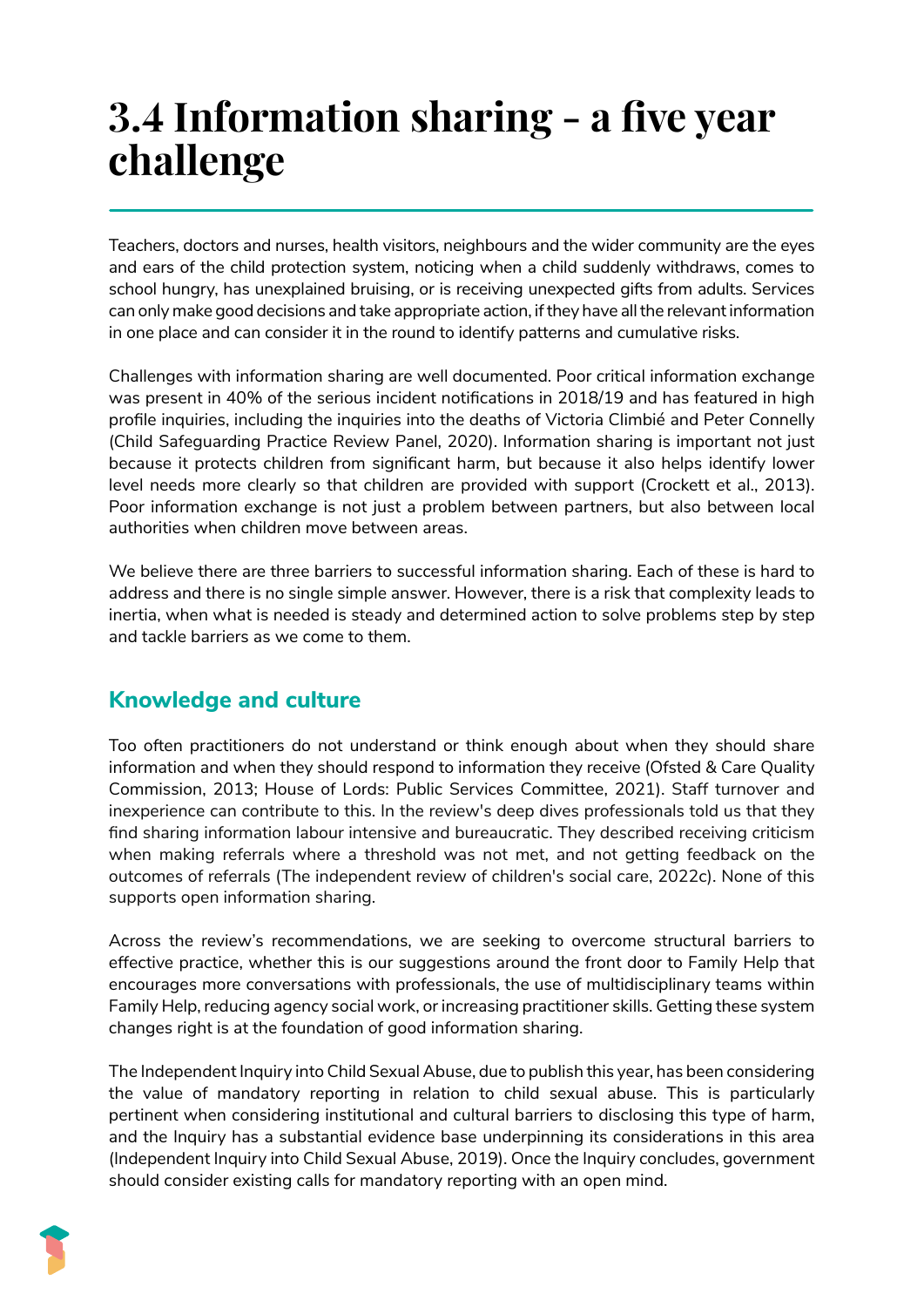## **Perceived legislative and regulatory barriers**

*"I think there remains fear over information sharing and the level of which can be shared - heightened when GDPR came in. MASH does greatly assist with this at that early stage but I do think there is still great anxiety especially when challenged that you could get in serious trouble for sharing certain pieces of information." - Participant in the review's workforce engagement*

Legislation and guidance allow for information to be shared for the purposes of safeguarding. Despite this, practitioners perceive it as a barrier and find organisational information sharing agreements confusing (House of Lords: Public Services Committee, 2021; Department for Education & Kantar Public, 2021). Whilst there are routes for sharing information without consent to safeguard and protect the wellbeing of children (most notably schedule 8(4) of the Data Protection Act 2018), agencies often only feel confident doing this where there are serious child protection concerns (House of Lords: Public Services Committee, 2021).

The legitimate interest test is another route that could be used by practitioners to share information. However, organisations find it time consuming and complex (Department for Digital, Culture, Media and Sport, 2021). We therefore support the Department for Digital, Culture, Media and Sport's (DCMS) proposed amendment to the UK General Data Protection Regulation, so that sharing information without consent for the purpose of safeguarding always passes the legitimate interest test. This would create a clear legal pathway to share information without consent and there would also be an opportunity to strengthen both *Working Together* and the DfE's guidance on information sharing for safeguarding professionals.

For this change in legislation to be effective we need a clearer common understanding of what is meant by the term 'safeguarding'. Evidence provided to the House of Lords Public Services Committee said that practitioners are confident when there are 'very clear safeguarding concerns' but are not clear on what to do when this threshold is not met (House of Lords: Public Services Committee, 2021). The review has heard similar views from practitioners and leaders, for instance that concerns must meet the significant harm threshold to meet this test. This is a misconception. 'Safeguarding' as a term is separate from any threshold for services (such as section 17 or section 47).<sup>59</sup> As such practitioners should be confident in sharing information with safeguarding partners and agencies, recognising that it is only through sharing information that they will build a richer picture of the day to day life of the child and family they are working with. *Working Together* should be amended to put this point beyond doubt and help professionals understand the meaning of this term.

Local implementation and governance is also critical. Yet, many areas are still not getting the basics right. Sir Alan Wood's recent review of arrangements found that some partnerships still do not have information sharing agreements in place, and research has shown that in other areas professionals consider them to be unclear or confusing (Wood, 2021; Department for Education & Kantar Public, 2021).

We therefore recommend that every local safeguarding arrangement should confirm to the Safeguarding Children Reform Implementation Board (SCRIB), the national partnership board that oversees implementation of safeguarding partners, that they have information sharing

<sup>59</sup> This is backed up by the safeguarding amendment to the Data Protection Act 2018 under which the conditions of processing data are: (i) protecting an individual from neglect or physical, mental or emotional harm, or (ii) protecting the physical, mental or emotional well-being of an individual (Data Protection Act 2018, schedule 8 section 4).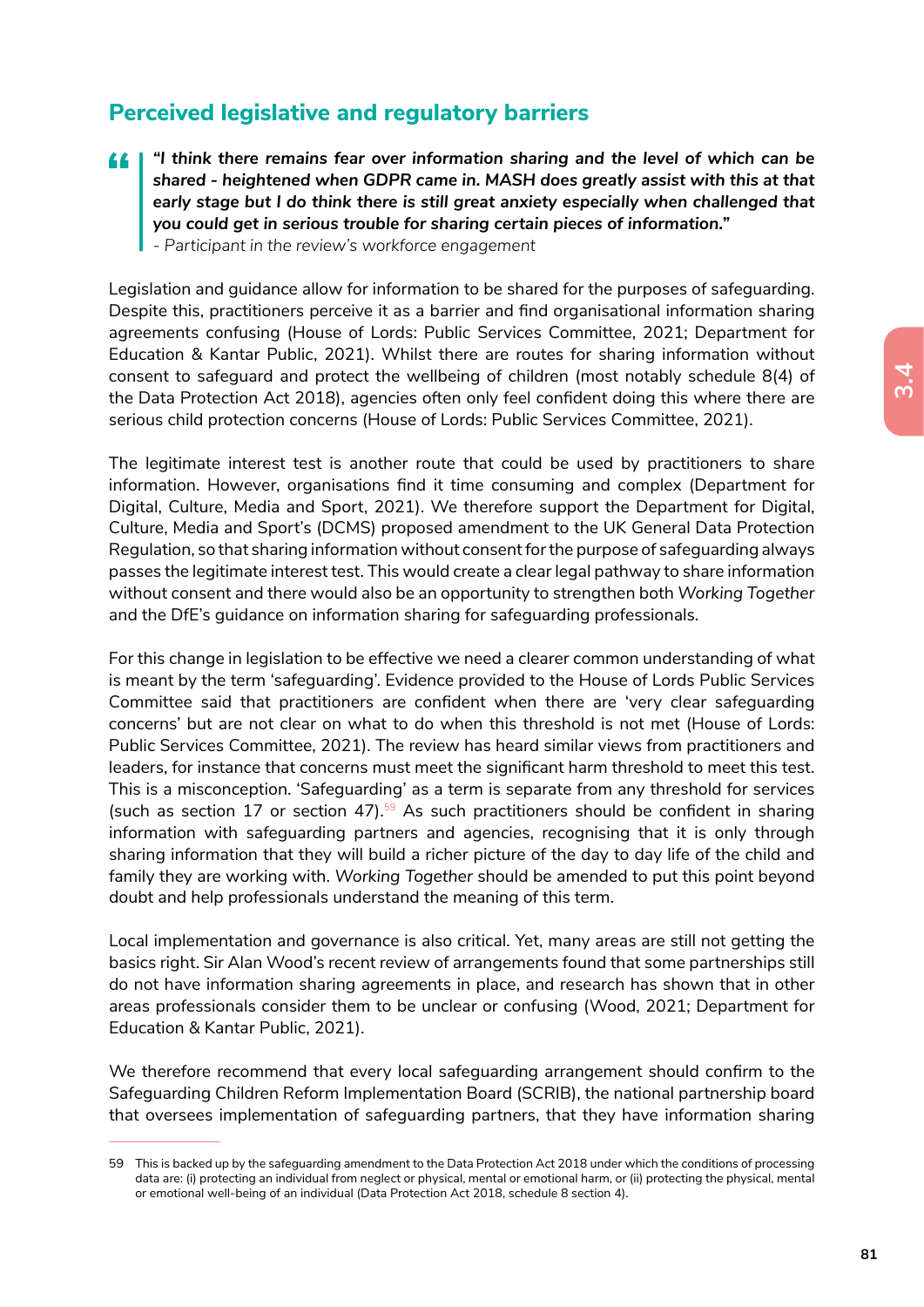agreements in place for the purpose of safeguarding. They should also confirm they have undertaken an audit of their information sharing practice so that they fully understand the barriers to information sharing locally. SCRIB should publish a list of all areas who have not done this by the end of 2022. There is a role for the government to support in this area by providing practical guidance on information sharing agreements and model templates based on local authorities who already do this well.

# **Technological barriers**

*"Social work local authorities don't even have joined up systems to check children's*  44 *records - whereas at least police have their Police National Computer system and don't have to continually phone colleagues in other areas to get basic information." - Participant in the review's workforce engagement*

Front-line professionals do not have the time to overcome technological and process barriers to sharing information. In our visits to local authorities and workforce engagement, practitioners frequently stated that clunky information technology (IT) systems meant that sharing information was extremely time consuming and often involved duplicated processes of submitting forms, or having to phone other professionals to find out information (The independent review of children's social care, 2022; 2022c). Practitioners up and down the country have asked the review to recommend IT systems that enable them to see the information they need from partners instantly.

There are different ways that the right technology can facilitate and automate information sharing and help practitioners make good decisions about the information they receive. It can give professionals a "single view" of a child, pulling information from different systems. Family Context is an example of this being developed in Leeds, Manchester and Stockport. It gives professionals instant access to the lead practitioner in other authorities and basic information on when services were last involved with a family.<sup>60</sup> In Bristol, the Think Family Database (profiled in Chapter Eight), enables professionals to see a range of information about children to help make good decisions. Research on Multi Agency Safeguarding Hubs (MASH) shows how integration of IT is seen to address a significant barrier to their success (Home Office, 2014).

Another way technology can be used is by introducing instant notifications for events that social workers and other professionals need to be aware of. For example, the Child Protection Information Sharing system alerts professionals where a child on a child protection plan attends an unscheduled NHS setting. This can be useful for professionals, making sure they get instant access to information they might not otherwise have.

Examples of good practice remain isolated. The government is currently funding a number of projects to improve data and technology in this area - including through Department for Levelling Up, Housing and Communities (DLUHC), Data Accelerator Fund and Local Digital - but they remain focused on individual authorities and regions (Ministry of Housing Communities & Local Government, 2021). What is needed is an ambitious collective objective to make progress on this issue nationally. We therefore recommend that the government sets a national target to use technology to achieve frictionless sharing of information between public agencies and organisations to keep children safe by 2027. The aim should be that practitioners have quick and direct access to important information from partners and other

<sup>60</sup> https://www.localdigital.gov.uk/funded-project/building-family-context-in-childrens-services/

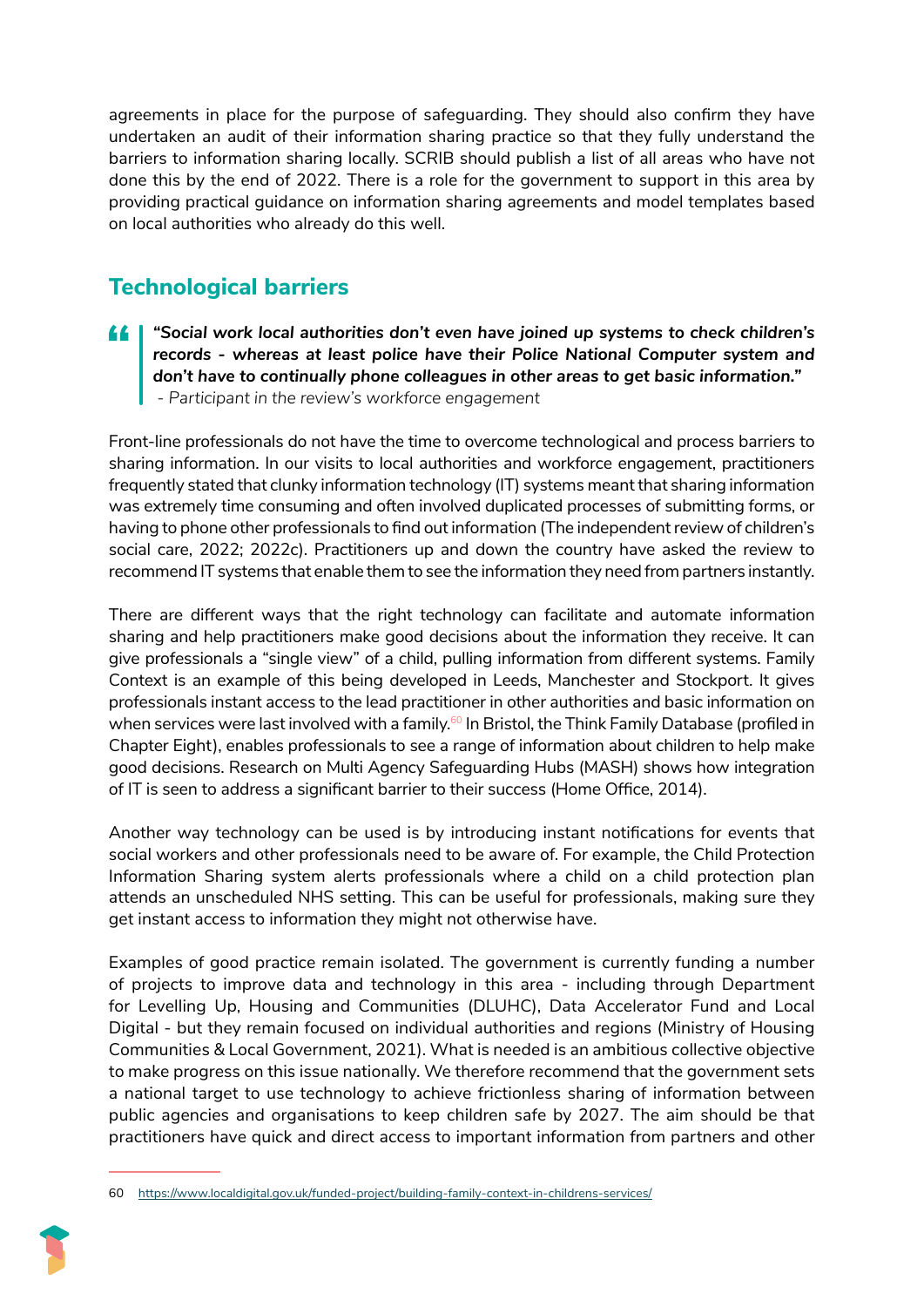local authorities, which is needed to help them understand a full picture of what is happening to a child and take action to keep them safe.

In the time available to the review, we have not been able to do detailed work to set out exactly how this target could be achieved, but we have identified two components which will be necessary to achieve this.

First we need a **consistent identifier** to ensure that data can be easily, quickly and accurately linked. Without one number that links systems, data must be laboriously matched and the scope for true integration is limited. $61$  This issue has been debated at length in the passage of the Health and Care Act 2022, with the NHS number proposed as a solution. The government has agreed to report to Parliament on the implementation of a consistent identifier within a year.<sup>62</sup> A good deal of consideration has already been given to this issue and a previous report commissioned by the DfE identified that the NHS number would meet many of the needs required (albeit with some limitations) (Valle et al., 2016)**.** The NHS number also has the benefit that local authorities have already collected and matched the NHS number for the implementation of the Child Protection Information Sharing system. There will be no perfect solution and great should not be the enemy of good when it comes to making progress. Therefore, unless a compelling reason is found imminently not to do this, government must get on and implement the NHS number as the identifier. A unique identifier would also have the benefit of improving our ability to link data and make better use of the data that already exists.

Second, we need **coordinated action** to support local authorities, health, police and education to make the technical changes they need to achieve frictionless data sharing. In the NHS, NHS Digital has been pivotal in driving forward some of the most significant technological progress in information sharing because there is the infrastructure to make change happen. In Chapter Eight, we recommended a National Data and Technology Taskforce, co-owned with local authorities, to drive forward three data and technology priorities, including using technology to achieve frictionless sharing between partners systems and between local authorities by 2027. This Taskforce would work closely with NHS England and the police (who would also need to take coordinated action). The National Data and Technology Taskforce would need to precisely define what achieving the frictionless sharing of information would look like $63$  (in consultation with the information commissioner), the right technological and legal approach to achieving it (e.g. whether this is achieved through interoperable systems or another route and whether common data standards and data quality agreements are needed), and the interim milestones that areas should meet. To ensure that all partners buy into this approach, the government should consider including a duty on partners to achieve this target in upcoming legislation. This would provide a way of binding everyone to achieving this. The Taskforce should set out proposed interim milestones within its first year and report to Parliament annually on progress.

<sup>61</sup> There are examples like in Bristol that are using artificial intelligence to do matching based on their own algorithms; however, this is a more laborious and less accurate option that is only needed because of the lack of a consistent identifier.

<sup>62</sup> See the Health and Care Act 2022 Part 6 S.175 - https://bills.parliament.uk/bills/3022

<sup>63</sup> The target would need to define the circumstances where different information would be shared automatically to ensure that it is proportionate and public trust is maintained. For instance, that information is no longer shared when a child turns 18 or that particular health information is only shared in certain situations. The aim should be that practitioners have quick and direct access to important information from partners and other local authorities needed to help them understand a full picture of what is happening to a child and take action to keep them safe.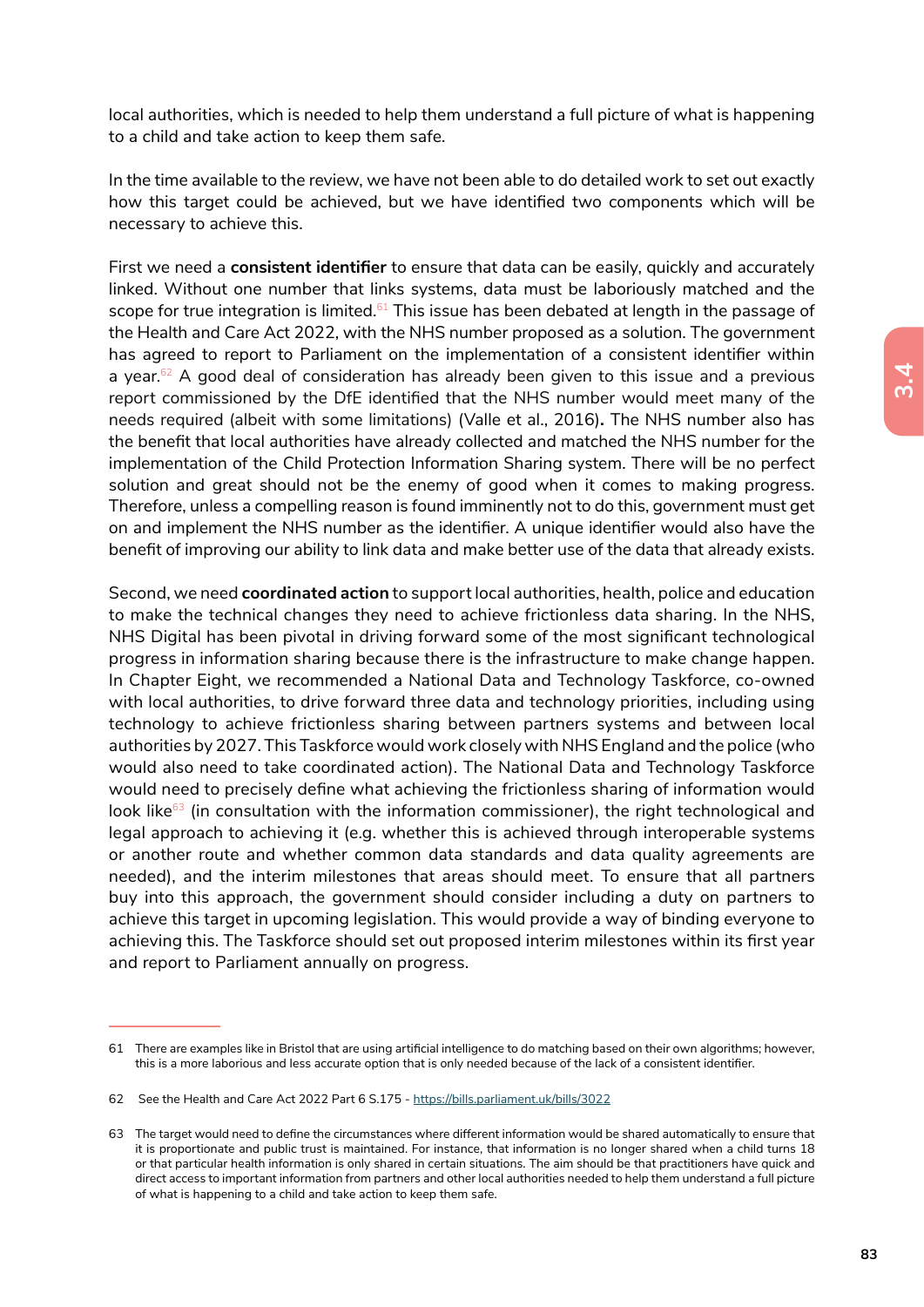**Recommendation:** *Guidance and legislation on information sharing should be strengthened and local safeguarding partners should confirm they have information sharing agreements in place and have audited practice in this area.* 

**Recommendation:** *Government should set a target to achieve frictionless sharing of information between local authority and partner systems and between different local authorities by 2027. To enable this they must take an imminent decision on whether to adopt the NHS number as a consistent identifier alongside work by the National Data and Technology Taskforce discussed in Chapter Eight.* 

# **3.5 Improving parental engagement in child protection**

The best route to keeping children safe when there is risk of significant harm, is to engage parents effectively in the child protection process, helping parents to realise and understand risk and supporting them to make change is central to ensuring a child's safety. When parents do not engage, it is harder to monitor, understand and respond to changing risks. Poor parental engagement with services is a key practice theme arising from analysis of serious incidents (Child Safeguarding Practice Review Panel, 2020). Sometimes when parents do not engage with child protection, or do so sporadically and superficially, it is to evade the detection of abuse because they are intent on harming their child. In other cases if services worked in a different way parents would engage and children would be more likely to be kept safe.

Through the review we have worked with Policy Lab to understand parents' experiences of the child protection system, alongside wider engagement with families. We have also heard from hundreds of parents through our broader engagement (The independent review of children's social care, 2022b). They describe their love for their children and strong desire to keep them at home, but also the extreme stress, unequal power dynamics and confusion that means they do not engage fully in child protection.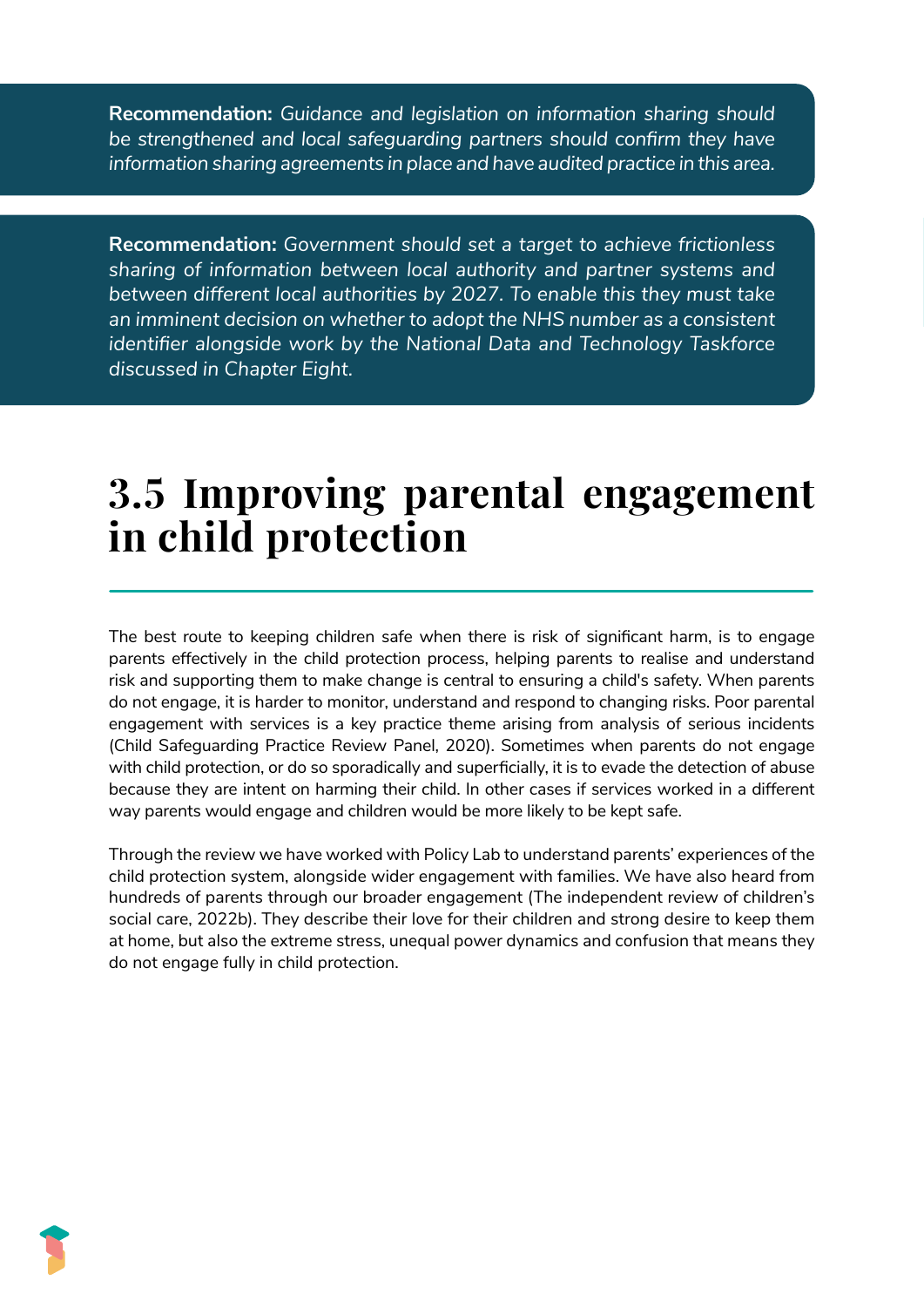# **Sonia**

## *A parent responding to our Call For ideas describes their experience of child protection processes*

*From the moment children's services entered our lives (unluckily for us in the wake of the Baby P* scandal), we were assumed to be guilty and were treated as such. Instead of walking into *our new family of three with an open mind, it felt like they saw a beautiful new baby and went forth looking for evidence to base an adoption case on. There are many other recommendations I'd love to see implemented but an ethos of impartiality is the biggest.* 

*There was not one moment throughout our marathon ordeal that we felt like we were being treated fairly. It was antagonistic, accusatory, over the top, we were left with no privacy or dignity and forced to work against each other as parents with separate solicitors. There was never any sense that [we] were being objectively assessed. They made claims, imposed restrictions - then went looking for evidence to back them up.*

*Language, I feel, is so important and a policy change that needn't cost a fortune. I've still kept the four box files of paperwork from our case. They're sealed up in the loft because I can't bear my daughter to ever read the sort of language about her mother contained in them - but nor can I bring myself to throw away the evidence of how we were dealt with. The reports in those files are packed full of innuendo and loaded verbs like "she claimed" and "she denied". Just say "she said" - every time - take the implication out of it. Stop accusing married couples or grandparents and their children of "colluding" as if talking to one's family is an indication of untrustworthiness.* 

*Don't make assumptions, don't twist words, don't make amateur psychiatric diagnoses, do give opinion by all means, but have respect for what is a fact and what is not. We were the lucky ones - we got to keep our child after a torturous three-year battle and thankfully she was too young to be aware of what was going on. But there seemed to be no consideration of the state they would leave her family in when they finally walked away - separated, exhausted, paranoid, angry, broken parents, trying to run two homes on two ruined careers.* 

*There has to be a better way. If children's services had come into our family with an open mind and a genuine desire to help, it would undoubtedly still have been a distressing experience but one from which we might have eventually recovered. But the explosive damage to our family as a direct result of how combatively and prejudicially our case was handled has had lifelong consequences for all of us (including grandparents and the wider family) - but most profoundly for our child.*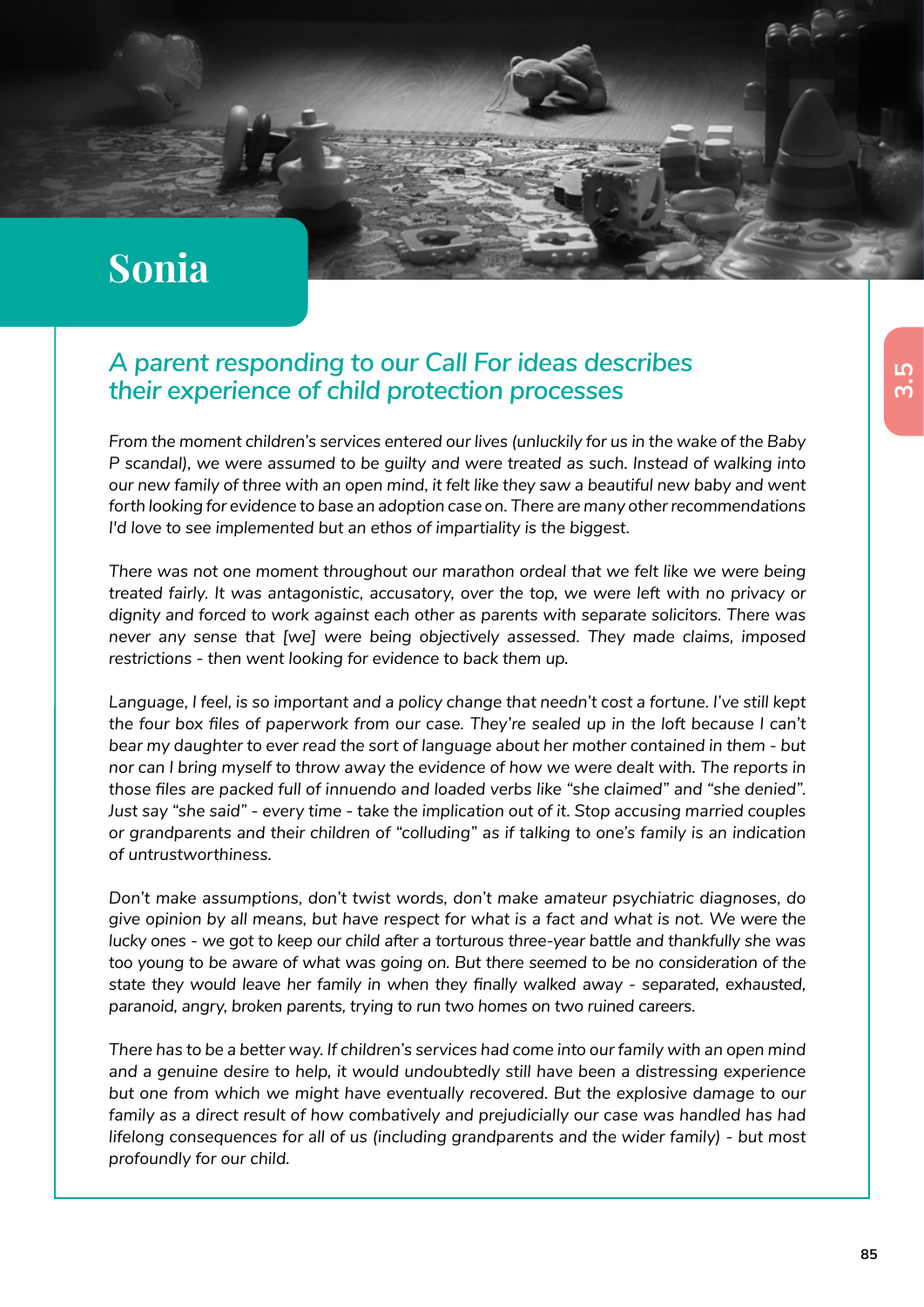There are three important ways of improving parents' engagement in child protection and making it more dignified, with the role of the courts discussed later in the chapter.

First, adequate **help** must be offered to families to enable them to make changes, which our recommendations on increasing help will enable. Parents have told us frequently the feeling of powerlessness of being asked to leave an abusive relationship or deal with their mental health problems, with tight time constraints and without enough support (The independent review of children's social care, 2022b).

Second, the way that social workers, courts and other professionals interact with families must be **compassionate and respectful**. Families have told us their experience of social care over time has been dependent on the individual social worker they had (The independent review of children's social care, 2022b). Brilliant social workers who helped them to turn their lives around, and terrible experiences of fixed views that they could not change and that came with little support. This should be improved through improving individual worker skill, appropriate supervision and challenge, and organisational culture (covered in more detail in Chapter Seven). However, there are simple examples of good practice that should be promoted: the use of respectful language, giving parents (and where appropriate young people) the opportunity to see and agree minutes, and delivering important messages in person. In Chapter Eight, we recommend a new child and family satisfaction measure that should be used to continually learn and improve parental engagement.

Third, for many parents having **independent representation** that provides advocacy and enables them to navigate the emotionally charged child protection process is invaluable. A growing number of local authorities have models of parental representation and advocacy in place. International research shows that this can lead to: reduced maltreatment; better engagement in the court process; reductions of entry into care and increasing successful reunification and kinship placements; improved family engagement; reduced drug and alcohol use; and changes to how services worked with parents (Better Care Network & International Parent Advocacy Network, 2020). Through the review's work we have seen transformational examples of parental representation and support that have kept children safely with their families. These should be adopted nationally.

44 *"I found it so difficult going through such a traumatic experience being separated from my boys, whilst receiving no support. If I had received the support it would have made the whole process easier mentally and emotionally, I believe for some of us this could be the difference between getting our kids back or not."* 

*- Birth mum whose children are now living with kinship carers*

# **New Beginnings**

*Support and representation for parents in child protection*

New Beginnings is a project that supports families in the child protection system. Their vision is to work closely with parents in particular so that they can develop the strength, knowledge and power to become the parents they want to be and in return, teach other parents how to do the same.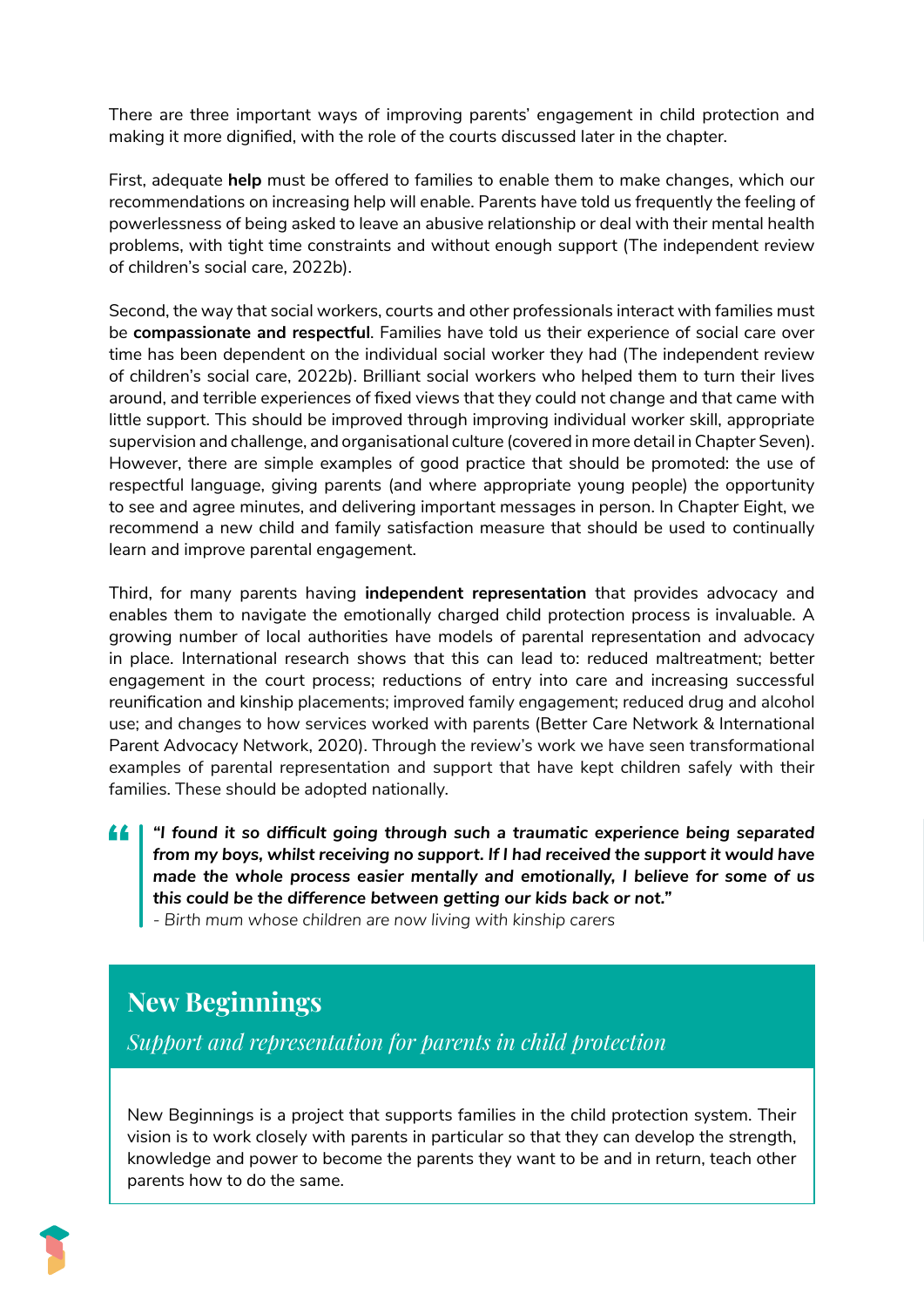Their 24 week programme is designed to help parents understand how their past has affected their identity and the way they relate to their children. The group work sessions provide a safe and confidential space for parents to meet other parents who are in similar situations. Sessions help parents understand why they parent in the way that they do and develop new skills which can help them move forwards, exploring issues such as family, identity, attachment, trauma, coping strategies, and more.

Each parent is also allocated a key worker who becomes their first point of contact. The role of the key worker, who is an experienced social worker and therapeutic practitioner, is to carry out 1:1 sessions with parents to support them through the programme and the child protection process.

New Beginnings have learned that parents often find it difficult to navigate the child protection system because, quite simply, it can be very confusing. Key workers help parents better understand what is being said, get their own points across, and help other professionals hear the progress they are making.

When parents complete the programme, they are offered the opportunity to do an accredited peer mentoring training course so that they can share their knowledge and wisdom by mentoring new parents who join the project.

One parent the review met told us about the support they received from New Beginnings:

*"I asked for the help over four years ago and I thought I made the wrong choice*  44 *but after being on the New Beginnings course it opened my eyes and made me realise that I made the right choice as they did so many things for me and helped me get over my past which I thought I had got past but hadn't. Even though I finished the course a long time ago they are still in my life when I need them which is a good thing"* 

**Recommendation:** *The National Children's Social Care Framework practice guides should promote effective practice for engaging families. Parental representation should be offered to all families in child protection.* 

# **3.6 The role of the courts**

The courts play a critical role in child protection but are under significant pressure with long standing backlogs and the impact of COVID-19. With limited judicial time this means cases are taking longer to complete. Between July and September 2021, only 24% of public law cases were completed within the 26 weeks required under the Children and Families Act 2014 (Ministry of Justice, 2021).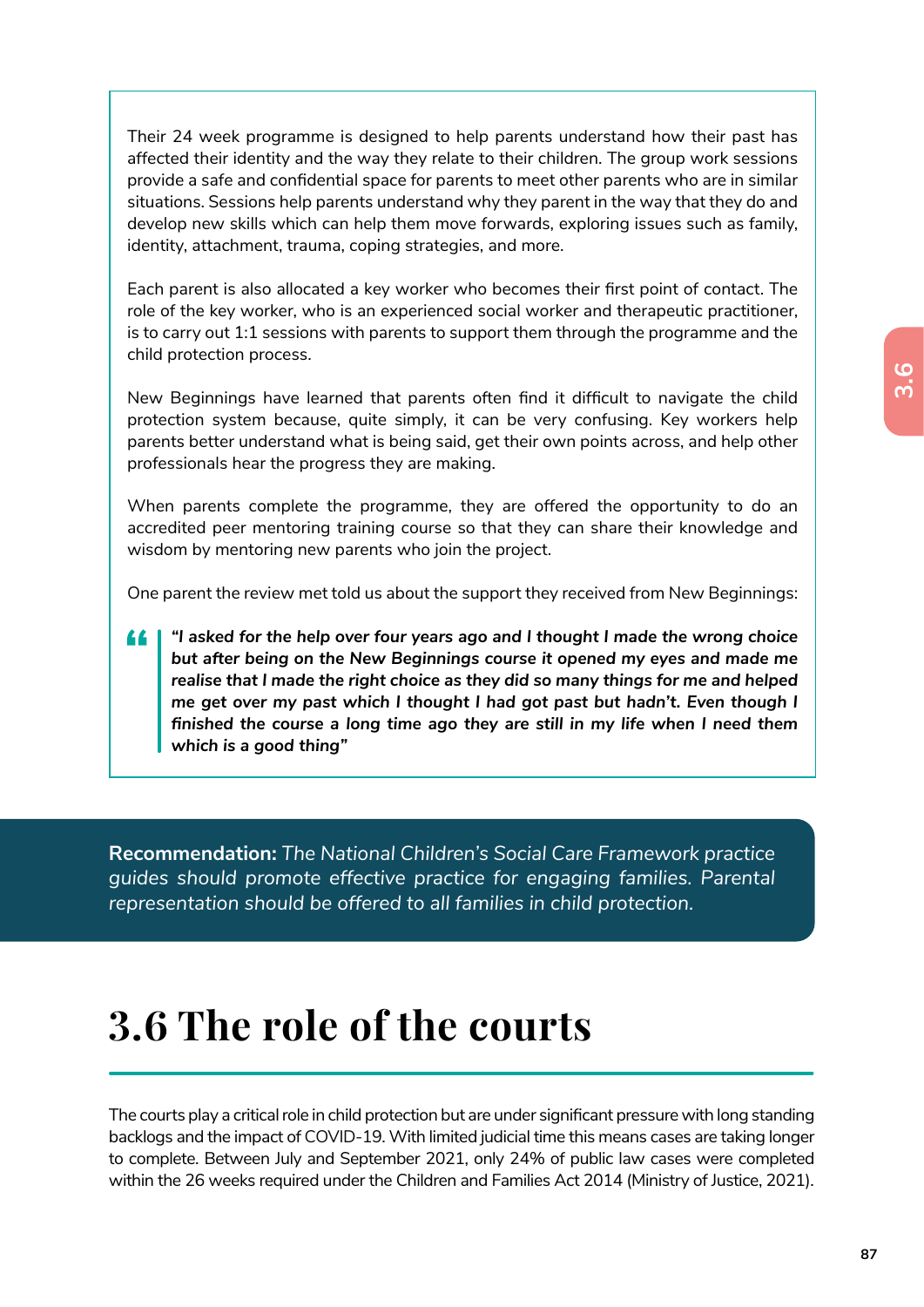There are multiple causes for this backlog, including variation in the quality and approach to pre-proceedings across local authorities, with only 24% of these cases being diverted from court (Masson et al., 2013; Thomas, 2018). Cases are also increasingly heard as urgent hearings, which impacts the quality of decision making, requires expert assessments to be carried out in proceedings, and adds further burdens to the court system (Pattinson et al., 2021). The negative impact of court proceedings on parents, and a lack of support following proceedings, means that 20% of mothers in the public family law system are returning to court within five years of a previous section 31 hearing (Harwin et al., 2018b).

Many of these challenges can be addressed by improving support and expertise available to children and families earlier on in the system:

- improving Family Help will mean that families will receive meaningful and effective support as soon as they enter the children's social care system, as will parents after proceedings if a child is taken from their care
- improving child protection with Expert Child Protection Practitioners co-working cases should also increase the quality of pre-proceedings work and in court assessments and submissions
- promoting alternatives to care, through the use of family group decision making and Family Network Plans (discussed in Chapter Four), should also mean children are kept safe with family and friends

In addition to this, there are some important actions that need to be taken in the family justice arena to improve how the courts work for children and families.

# **Improving decision making**

There is significant regional variation in the types of orders made for children by courts. Data is not regularly published on this, however, analysis of a one off publication found that in the North West approximately 47% of children who were subject to care proceedings were placed on a Care Order at the end of the process, compared to 40% in the Midlands and 28% in London (2016/17). In the same year, children in the London circuit were more likely to be made subject to a supervision order (25%) than children in the Midlands (12%) and North West circuits (9%) (Harwin et al., 2018b). We also know that there are significant racial disparities in children entering care, which we struggle to adequately explain (Ahmed, James, et al., 2022; Bywaters et al., 2019). This level of variation is significant and we do not properly understand its drivers.

Whilst each case is individual and judges make decisions independently, we have heard from judges and others in the system that the lack of information on the orders handed down and the outcomes for those children means there is no effective learning mechanism to understand what the best decision is for a child (McFarlane, 2017). The work being completed by the President of the Family Division on increasing the transparency in the family division is positive but we need to go further, with a greater focus on data and feedback loops to understand the decisions made and children's outcomes (Courts and Tribunal Judiciary, 2021).

Data already collected by HM Courts & Tribunals Service (HMCTS) from the courts should be regularly published to bring transparency and understanding in order to improve the system. This data would include the type of application made, the final order for all section 31 court hearings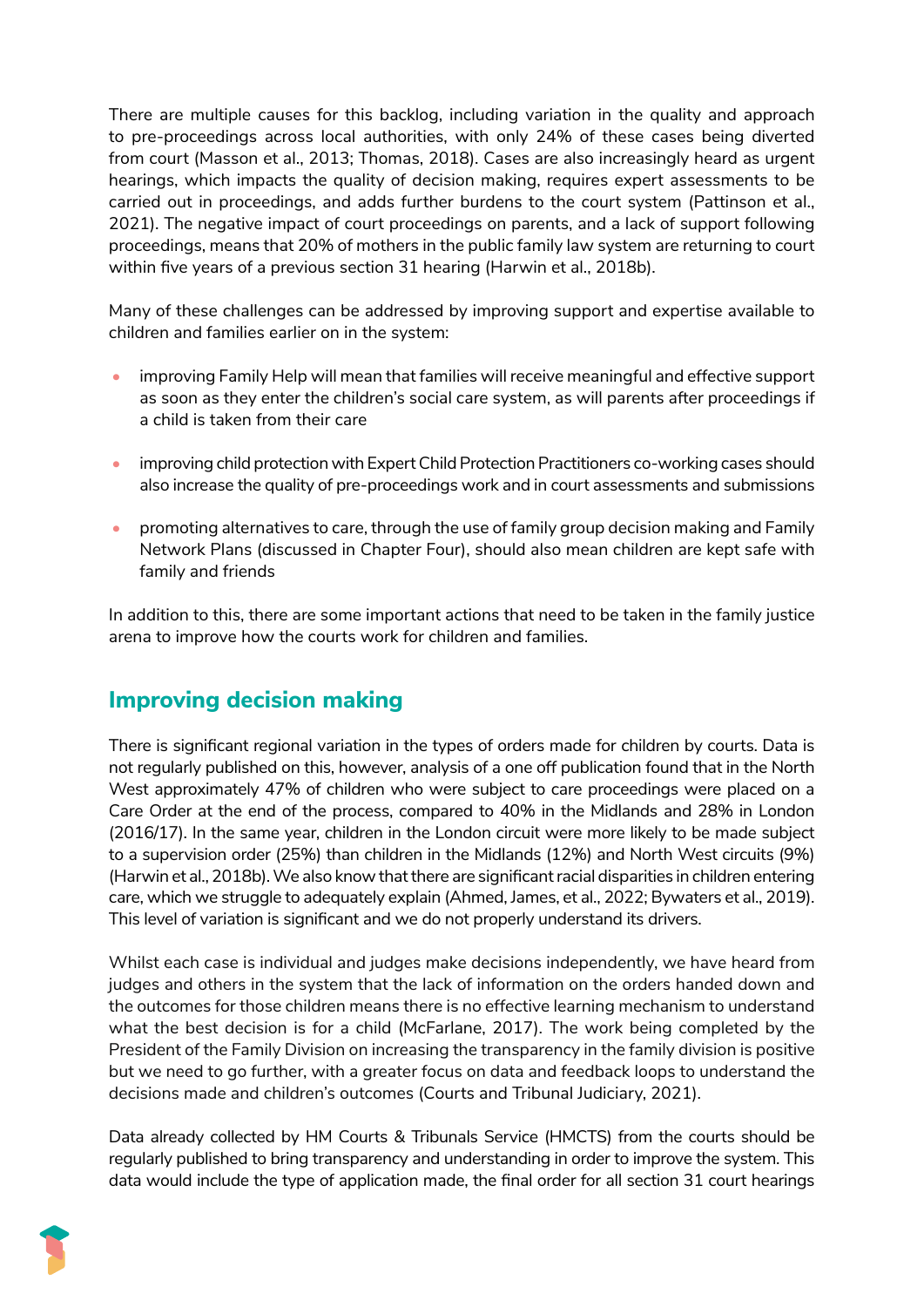at a Designated Family Judge area level and basic demographic data such as the age, gender and ethnicity of a child. Data would be published in a manner that protected the confidentiality of the children and families' identity. Without this transparent information we do not know what decisions are being made and we cannot identify patterns. Clearly presented data could, for example, help judges understand if they are making more Care Orders than other parts of the country, or if they are making greater use of Supervision Orders, and therefore promote learning.

More also needs to be done to connect data sets to understand what leads children into entering the family justice system and which decisions turn out to be best for children. It is positive that the government has invested in data linkage through the Integrated Data Service being led by the ONS.<sup>64</sup> Linking family justice data with the new ECHILD database which brings together children's health, education and social care data should be the next step.<sup>65</sup>

# **The SAIL Databank in Wales**

#### *Linking data to understand children's journeys*

The SAIL Databank holds and can anonymously link large population level datasets in Wales. This includes data on: family justice from CAFCASS Cymru, children in need, children in care and care leavers. It also holds education data and health data for children and adults.<sup>66</sup> This provides the capacity to properly understand children's journeys both into and following care proceedings, and show what more needs to be done to keep children away from courts and the impact of different orders on their outcomes. For instance, research on the health vulnerabilities of all parents with babies and infants in care proceedings found they were impacted by key gaps in low-level mental health support. Between 2011-2018 these parents were three times more likely to have common mental health conditions such as anxiety and depression (Griffiths et al., 2021).

National data is crucially important but we also need local approaches to impact how local family justice systems work. Local Family Justice Boards should be part of a learning loop given their unique position of bringing together the key players of local authorities, the judiciary, CAFCASS, private lawyers and others. Placing the outcomes of children at the centre of this process, local authorities should be required to regularly provide an update on children who have been through the family justice system. These will be a representative sample and they will share a holistic set of outcomes such as a child's wellbeing, health, education, and relationships with family members and friends, the type of home they are in (fostering or residential) and current legal status.

For these recommendations to work, the oversight of family justice needs to be sufficient. We have heard that Designated Family Judges struggle to step back and look strategically at how the family justice system is operating locally and take steps to make improvements. Equally their

<sup>64</sup> See: https://www.gov.uk/service-standard-reports/integrated-data-service

<sup>65</sup> https://www.adruk.org/our-work/browse-all-projects/echild-linking-childrens-health-and-education-data-for-england-142/

<sup>66</sup> SAIL Databank - https://saildatabank.com/saildata/sail-datasets/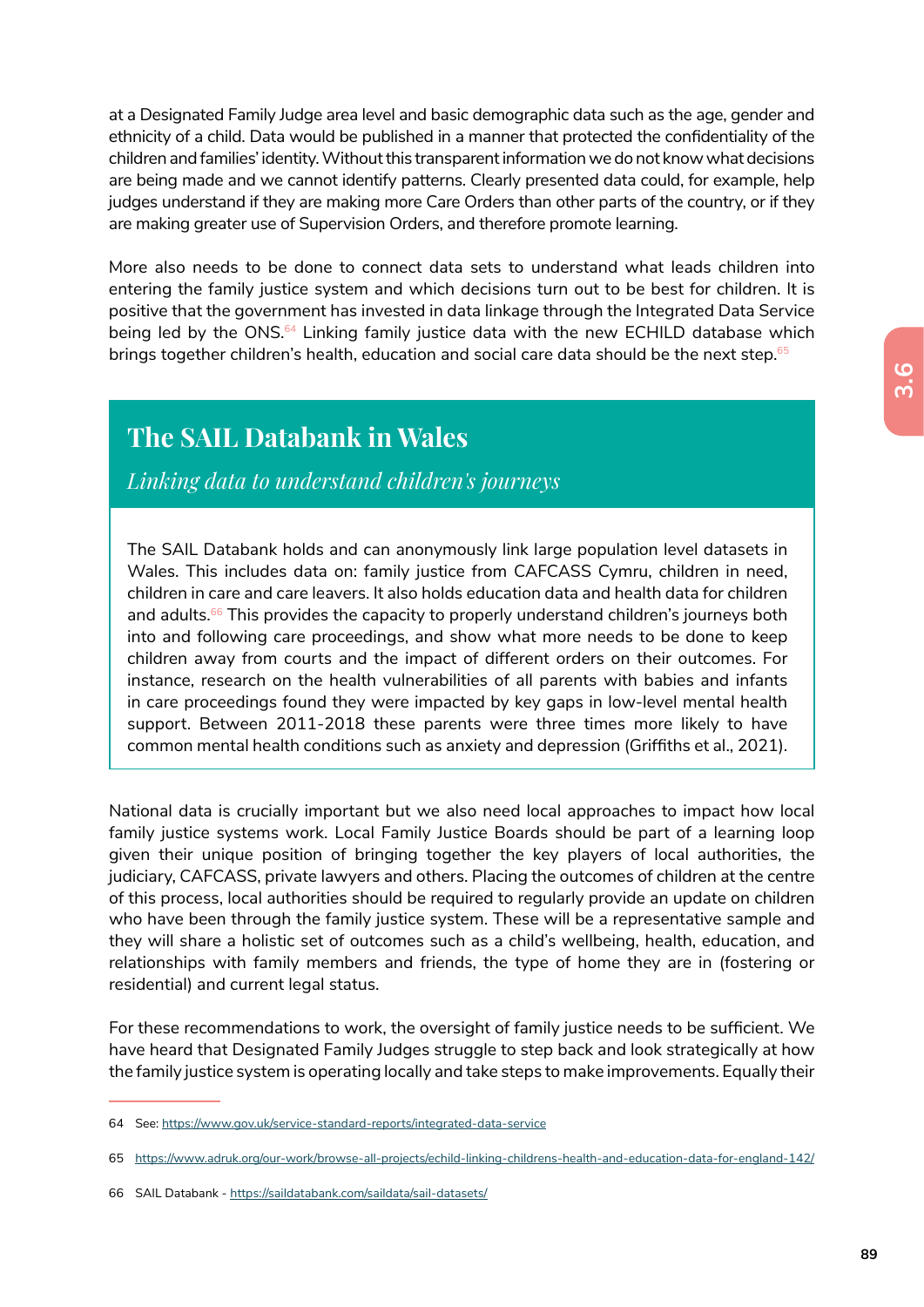'observer role' in Local Family Justice Boards reduces their effectiveness as active participants in local practice improvement. This is a particular concern given the current pressures on family justice. Local family justice boards should be given the clear objective of improving practice and understanding drivers of regional variation to improve outcomes for children. The Public Law Working Group has shown the benefits of all parties coming together on the same level, and how the judiciary can take an active role in system improvement without compromising their independence. As such, the Designated Family Judge should be a full participant in Local Family Justice Boards. The role should be focused on supporting judicial decision making within their area by offering feedback on the overall approach taken by judges. Designated Family Judges need non-sitting days to undertake this work. This learning should be fed to the national Family Justice Board, who in turn should share an annual review of learning with areas for focus and development for the upcoming year.

**Recommendation:** *Improve the quality and consistency of local and judicial decision making through improving the quality and transparency of data and facilitating learning at a local level.* 

## **Improving parents' understanding and engagement with proceedings**

Whilst a child being removed will always be a devastating experience for parents, we know that proceedings can be unnecessarily combative and parents are often unclear on the process they are involved in (The independent review of children's social care, 2022b). Parents find the experience alienating and many do not have faith in the decision making process (Hunt, 2010). Parents with English as a second language and those with learning difficulties face particular issues (Booth et al., 2005; Brophy et al., 2005). If children are removed, the support for parents often stops (Broadhurst & Mason, 2020), and relationships between social workers, children and families are often broken (Broadhurst & Mason, 2017). This leads to parents being less likely to engage, more likely to have subsequent children removed, and negatively impacts on children when they spend time with their family, either during contact arrangements or when they leave care. Family Drug and Alcohol Courts (FDAC) have been an important innovation in this space, combining specialist support and a problem solving approach. They remain an important evidence based intervention to keep more children safely at home with their families.<sup>67</sup>

*"… As a birth parent who has been through the care system and courts I would have*  44 *found emotional support so good at the time. It would of helped me feel fresh for meetings and court, like I had someone to turn to, away from the care system, courts or legal team as you feel like you're just left, you don't matter anymore. And as your child no longer lives in your care you feel rock bottom. All parents or anyone that's involved in this system should have support and it should be made part of the process so they know where to get it …" - Birth Parent*

<sup>67</sup> The Family Drug and Alcohol Court improves parental engagement and outcomes for children. One study found 36% of mothers were reunited with their children in FDAC in comparison to 24% in normal proceedings, and that 40% of mothers in FDAC were no longer misusing substances, compared to 25%. For fathers, the figures were 25% in comparison to 5%. (Harwin et al., 2014). These positive outcomes have significant financial returns with £2.30 saved for every £1 invested. (Whitehead & Reeder, 2016).